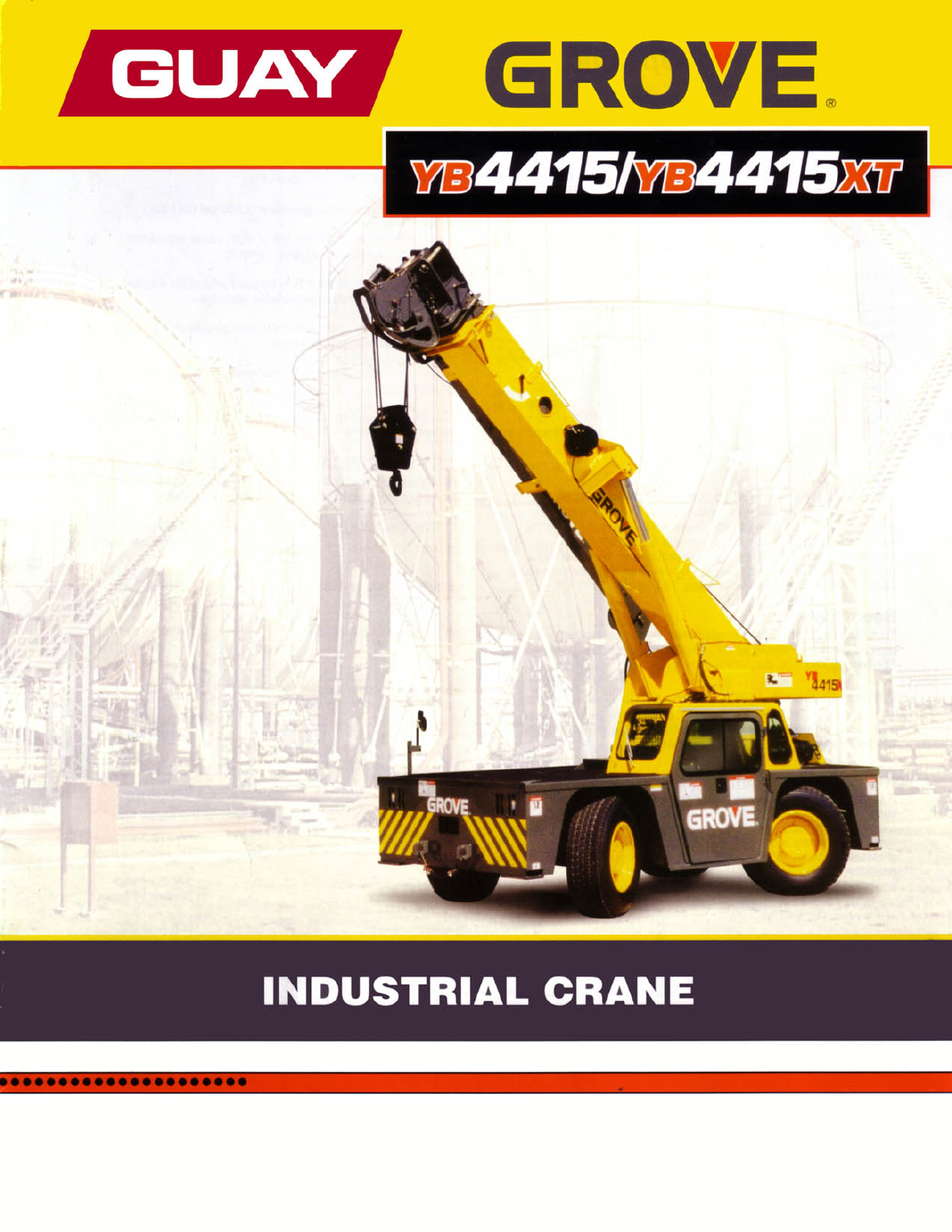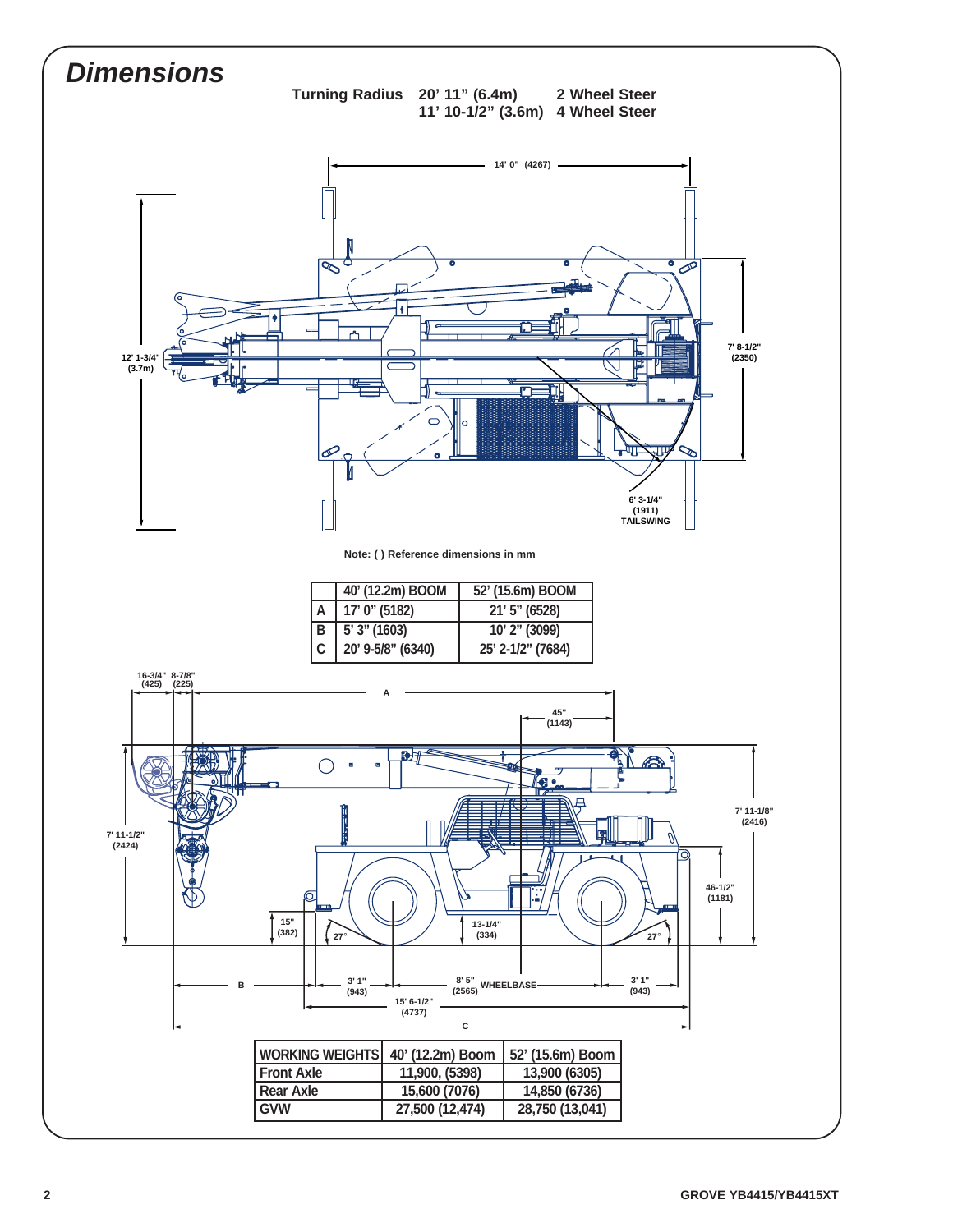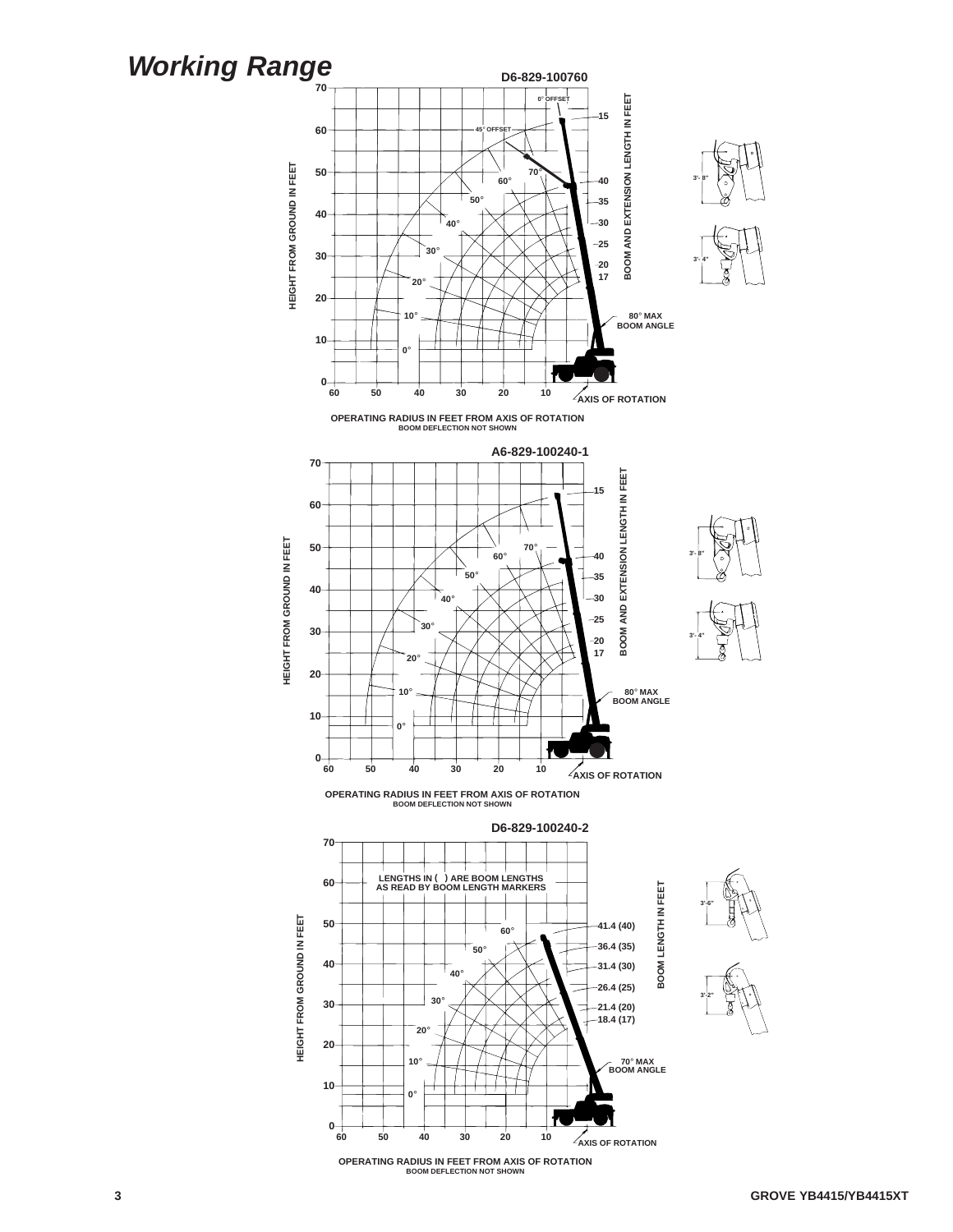## **Superstructure Specifications**

### **Boom**

17 ft. - 40 ft. (5.1 m - 12.2 m) three-section full power boom. Maximum tip height: 47 ft. (14.4 m). Speeds: 32 seconds (ext.); 19 seconds (retract).

### **\*Optional Boom**

21 ft. - 52 ft. (6.5 m - 15.6 m) three-section full power boom. Maximum tip height: 59 ft. (18.0 m). Speeds: 43 seconds (ext.); 25 seconds (retract).

### **\*Fixed Boom Extension** (non-offsettable)

15 ft. (4.6 m) swingaway extension w/single metallic sheave in point. Stows alongside base boom section for travel. Extends tip heights to 62 ft. (18.9 m) or 74 ft. (22.5 m) with the 40 ft. (12.2 m) and 52 ft. (15.6 m) booms respectively.

### **\*Offsettable Boom Extension**

15 ft. (4.6 m) swingaway extension w/single metallic sheave in point. Stows alongside base boom section for travel. Extends tip heights to 62 ft. (18.9 m) or 74 ft. (22.5 m) with the 40 ft. (12.2 m) and 52 ft. (15.6 m) booms respectively. Can be offset at 0° or 45° to increase up and over reach.

### **Boom Nose**

Two (2) position low profile and quick reeve design with two metallic sheaves mounted on tapered roller bearings and quick removable pin-type rope guards. Head pivots forward (up) to the low profile position (1-2 parts of line only & max 70° boom elevation) for minimizing head space requirements or rearward (down) to the conventional position for maximum lifts that exceed 2 parts of line reeving or approximately 18,000 lbs. (8165 kg).

### **Boom Elevation**

Twin double acting hydraulic cylinders with integral holding valves provide elevation from 0° to 80°. Mechanical boom angle indicator. Speeds: 20 seconds (ext.) 14 seconds (retract).

**Anti-Two Block Device -** The standard low profile type anti-two block device, when activated, provides an audible-visual warning to the crane operator and disengages all crane functions whose movement can cause two-blocking.

### **Rated Capacity Limiter (RCL)** \*

A simple, effective and easy to use overload protection system in conjunction with a low profile type anti-two block (A2B) device assists the operator in the efficient operation of the unit. The RCL system constantly monitors actual lifting conditions versus allowable capacity ratings to assist in preventing an overload condition. It provides the operator with a visual pre-warning at approximately 90% of the rated capacity and an audible-visual warning in combination with automatic lockout at approximately 100% of rated capacity.

### **Swing**

Ball bearing swing circle with 360° continuous rotation. Hydraulic motor driven worm and gear reducer. Maximum speed: 2.0 RPM.

### **Counterweight**

4,300 lbs. (1950 kg) w/40 ft. (12.2 m) boom; 4,800 lbs. (2177 kg) w/52 ft. (15.6 m) boom; bolted to the turntable.

### **Hydraulic System**

Three (3) section main gear pumps driven off torque converter through PTO.

Combined capacity: 75 GPM (285 LPM).

Maximum system operating pressure: 3,500 psi (241 bar).

Three valve banks mounted on top of dash panel with direct mechanical linkage low effort lever controls.

Return line type filter with full flow by-pass protection and service indicator. 10 micron rated replaceable cartridges.

54 gallon (205 L) reservoir with sight level gauge and steel plate to guard against side impact damage.

\*Remote-mounted oil cooler with thermostatically controlled electric motor driven fan.

System pressure and flow test ports with quick release type fittings for each circuit.

### **HOIST SPECIFICATIONS - Model HP12-13G**

Planetary reduction with automatic spring applied multi-wet-disc brake and grooved hoist drum. \*Cable follower available.

| Drum Dim. (Dia. x Lg.)                                                                 | 10.63" x 13.4"<br>(270 mm x 341 mm)                                                |
|----------------------------------------------------------------------------------------|------------------------------------------------------------------------------------|
| Maximum Single Line Pull:                                                              | 10,930 lbs.<br>$(4958 \text{ kg})$                                                 |
| Maximum Single Line Speed:                                                             | 134 - 178 FPM<br>$(41 - 54$ m/min)                                                 |
| Maximum Permissible Single Line Pull:<br>Standard Rope 5/8" (16 mm)<br>(6 x 37 Class): | 9,080 lbs. (3.5:1 FOS)<br>$(4119 \text{ kg})$                                      |
| *Optional Rope 5/8" (16 mm)<br>(18 x 19 Class):                                        | 9,080 lbs. (5:1 FOS)<br>$(4119 \text{ kg})$                                        |
| Rope Length (Std.):                                                                    | 250 ft. (76.2 m) w/40 ft. (12.2 m) boom<br>310 ft. (94.5 m) w/52 ft. (15.6 m) boom |
| Maximum Rope Stowage:                                                                  | 374 ft. of 5/8"<br>(114 m of 16 mm)                                                |
| Usable:                                                                                | 269 ft. of 5/8"<br>(82 m of 16 mm)                                                 |
|                                                                                        |                                                                                    |

\*Denotes optional equipment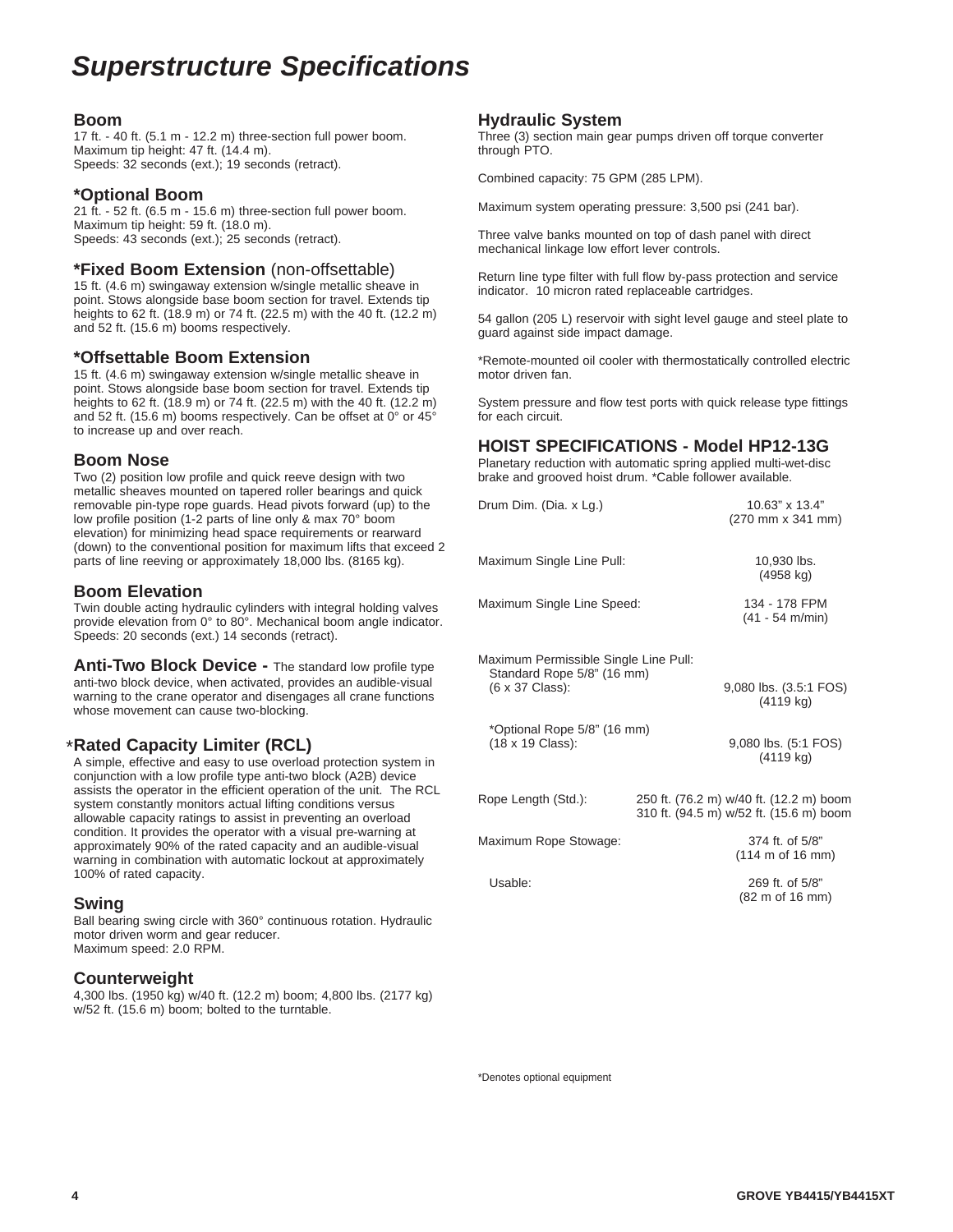# **Chassis Specifications**

### **Frame**

High strength alloy steel construction with integral outrigger housings; front/rear lifting, towing and tie down lugs and recessed lifting points in all four corners of deck top. Carry deck constructed of 1/4" (6 mm) thick plate steel w/surface area of 66 sq. ft. (6.1 m2) and anti-skid deck treatment.

### **Outriggers**

Front and rear oblique type beams at all four corners with integral holding valves. Outrigger pads form an integral part of the beam and have a surface area of 103 sq. in. (665 cm2). Maximum outrigger pad load: 26,539 lbs. (12 038 kg).

### **Outrigger Controls, Synchronized**

Controls are located on dash panel and operate beams in pairs from side to side. Two hand sequence minimizes unintentional actuation. Sight leveling bubbles located inside operator's compartment. \*Independent control of each individual beam is available.

### **Engine, Dual Fuel (Gas/LPG)**

General Motors 4.3 L, six cylinder, dual fuel (LPG/gas) engine, 115 bhp (85 kW) (Gross) @ 2,500 RPM. 100 amp alternator. Maximum torque: 275 ft. lbs. (373 Nm) @ 2,200 RPM.

### **\*Engine, Diesel**

Cummins 4BT3.9 L turbo-charged diesel, four cylinder, 110 bhp (82 kW) (Gross) @ 2,500 RPM. Maximum torque: 293 ft. lbs. (397 Nm) @ 1,500 RPM.

### **Operator's Control Station**

The frame mounted, open air style control station with overhead canopy includes all crane function and driving controls. Other standard equipment includes a durable nylon cushion seat with lap belt; hourmeter; sight level bubble and fire extinguisher. The dash panel includes engine oil pressure gauge; engine water temperature gauge; voltmeter; all critical engine monitoring instruments; engine/transmission A/V distress system; outrigger controls; \*A2B warning indicators; parking/emergency brake toggle switch with warning light and hooded panel light. The dash panel also includes an RCL panel and RCL warning indicators when the machine is equipped with the \*RCL. All control valves are mounted on top of dash area for ease of operation and increased leg room.

### **Overhead Canopy**

Tubular steel construction with steel mesh covering on top and right side grill type guard. Not available with enclosed cab option.

### **\*Cab, Enclosed**

Fully enclosed galvannealed sheet metal structure replaces standard overhead canopy. Includes hot water forced air heater/defroster, safety glass throughout, hinged removable door, sliding left and right side glass for cross ventilation, door lock, electric windshield wiper/ washer, fixed skylight glass, circulating air fan, rear deck storage shelf area behind operator's seat.

### **Fuel Tank Capacity**

46 gallon (175 L) all steel construction w/steel plate to guard against side impact damage.

### **Electrical System**

One 12 V - maintenance free battery. 875 CCA. Includes standard 12 V remote slave receptacle wired directly to the starter to facilitate jump starting. Automotive type color coded fuses, number coded wiring and water tight connectors.

### **Drive**

4 x 2 - Front axle drive only with planetary hubs and limited slip differential. \*4 x 4 (YB4415XT) - Front and rear drive/steer axles with planetary hubs and limited slip differentials.

### **Steering**

All wheel (4 wheel), full hydraulic power via steering wheel permits two modes of operation: 2 wheel (rear only) or four-wheel coordinated. Inside dashmounted selector switch to select steering mode.

### **Transmission**

Remote mounted Clark 3 speed forward and reverse full powershift w/engine mounted torque converter and stalk type shift control mounted to the steering column. Controls permit quick and easy shuttle control between forward and reverse travel.

### **Axles**

Front: Planetary drive/steer with internal multi-wet-disc brakes and limited slip differential. Rear: (4 x 2) Fabricated steer axle with internal wet disc brakes. (4x4 drive) Planetary drive/steer with internal wet disc brakes and limited slip differential.

### **Tires**

Standard 385/65R22.5-18 PR tubeless radial traction tread.

### **Suspension**

Front: Mounted rigid to frame.

Rear: Mounted on rubber blocks to permit oscillation for operation on semiunimproved terrain.

### **Brakes**

Hydraulic actuated internal wet-disc service brakes acting on all four wheels. A dash mounted toggle switch activates the dry disc parking brake on the transmission output yoke with a dash mounted warning light. Parking brake acts on both front wheels of 2 wheel drive models and on all 4 wheels of \*4 wheel drive (XT) models.

### **Lights**

Recessed mounted behind grill type frame cutouts and includes head, tail, turn signals, brake and 4-way hazard warning lights.

### **Maximum Speed**

19 MPH (30 kph)

### **Gradeability (Theoretical)**

75% (Based on 27,000 lbs. [12 247 kg] GVW).

### **\*Tow Winch**

Hydraulic winch mounted behind the front bumper area and operated from within the operator's compartment using the Swing/Tow winch control lever via selector switch. Hydraulic powered unit has a bare drum pull of 6,000 lbs. (2722 kg) at 48 ft./min. (14.6 m/min.) single line speed. Includes 100 ft. (30.5 m) length of 3/8" diameter 6 x 25 EIPS IWRC wire rope, hook and thimble, 4 way roller guide and winch mounted drum release lever to permit free spooling the rope from the drum. Winch is not designed for any type of vertical lifting.

### **Miscellaneous Standard Equipment**

Hookblock tiedown sling, electronic combination two-tone back-up and outrigger motion alarm, front and rear running lights, tool stowage well, 15 ton (15 MT) capacity two sheave quick reeve hookblock, powertrain audio-visual distress warning system, 12 V remote slave receptacle for jump starting, R/S convex rearview mirror.

### **\*Optional Equipment**

\* Worklight package - consists of three 12V, ball mounted, manually adjustable worklights (2-cab/canopy mounted and 1 boom mounted)

- \* 360° amber flashing light wired to ignition switch
- \* Ether injection & block heater cold weather starting kit (less canister) for diesel only
- \* Engine block heater only (Dual Fuel Engine)
- <sup>\*</sup> Pintle hooks front/rear
- Carry deck posts
- \* Spark arrestor muffler(s) (Dual Fuel only)
- Sound suppression package for under 90 dBa cab noise levels
- \* Dual rearview west coast mirrors
- \* Hydraulic system oil cooler
- \* Quick Reeve Overhaul weight with 5 ton (4.5 MT) hook
- Engine tachometer, dash mounted \* Deluxe operator's fabric seat w/spring suspension and dual armrests

\*Denotes optional equipment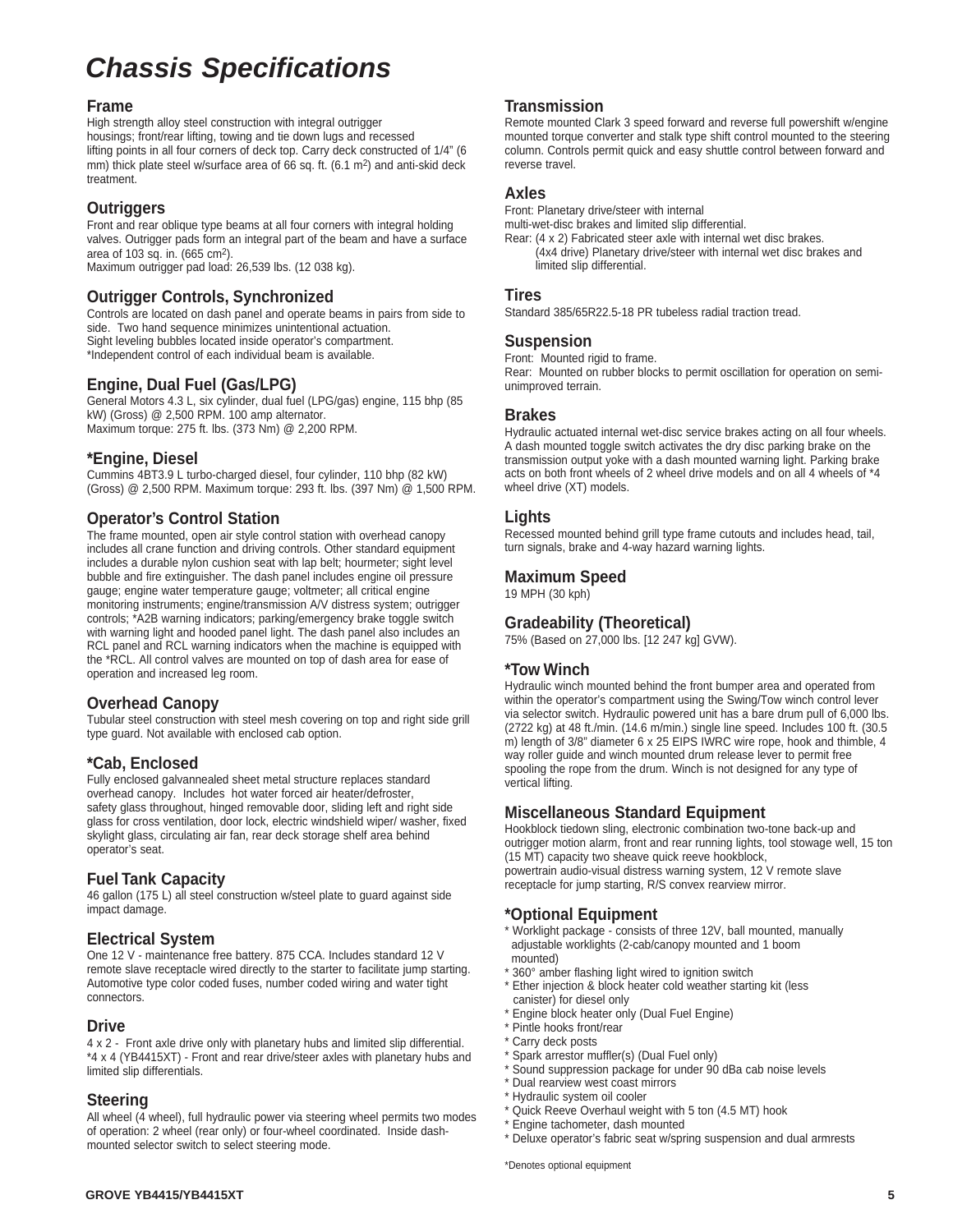### RATED LIFTING CAPACITIES IN POUNDS ON OUTRIGGERS FULLY EXTENDED - 360°

| Radius<br>in |                                                            |                 | Main Boom Length in Feet                                                        |                 |                 |                 |
|--------------|------------------------------------------------------------|-----------------|---------------------------------------------------------------------------------|-----------------|-----------------|-----------------|
| Feet         | $*17(18.4)$                                                | $*20(21.4)$     | $*25(26.4)$                                                                     | $*30(31.4)$     | $*35(36.4)$     | *40 $(41.4)$    |
| 6            | 30,000                                                     | 28,950          | 28,200                                                                          | 27,850          | 27,650          |                 |
| 8            | 28,050                                                     | 28,100          | 28,150                                                                          | 27,800          | 26,400          | 23,750          |
| 10           | 23,000                                                     | 23,100          | 23,150                                                                          | 23,200          | 22,450          | 20,650          |
| 12           | 18,100                                                     | 18,250          | 18,350                                                                          | 18,450          | 18,500          | 17,550          |
| 14           |                                                            | 14,750          | 14,850                                                                          | 14,900          | 14,950          | 14,950          |
| 16           |                                                            | 12,300          | 12,450                                                                          | 12,450          | 12,500          | 12,500          |
| 18           |                                                            |                 | 10,600                                                                          | 10,650          | 10,700          | 10,700          |
| 20           |                                                            |                 | 9,070                                                                           | 9,070           | 9,070           | 9,070           |
| 22           |                                                            |                 |                                                                                 | 7,760           | 7,760           | 7,760           |
| 24           |                                                            |                 |                                                                                 | 6,740           | 6,740           | 6,740           |
| 26           |                                                            |                 |                                                                                 | 5,930           | 5,930           | 5,930           |
| 28           |                                                            |                 |                                                                                 |                 | 5,260           | 5,260           |
| 30           |                                                            |                 |                                                                                 |                 | 4,710           | 4,710           |
| 32           |                                                            |                 |                                                                                 |                 |                 | 4,240           |
| 34           |                                                            |                 |                                                                                 |                 |                 | 3,840           |
| 36           |                                                            |                 |                                                                                 |                 |                 | 3,490           |
|              | Minimum boom angle (°) for indicated length (no load)      |                 |                                                                                 |                 |                 | 0               |
|              | Maximum boom length (ft.) at 0 degree boom angle (no load) |                 |                                                                                 |                 |                 | 40              |
|              |                                                            |                 | Lifting Capacity at Zero Degree Boom Angle<br>On Outriggers Fully Extended 360° |                 |                 |                 |
| Boom         |                                                            |                 | Main Boom Length in Feet                                                        |                 |                 |                 |
| Angle        | $*17(18.4)$                                                | $*20(21.4)$     | $*25(26.4)$                                                                     | $*30(31.4)$     | $*35(36.4)$     | $*40(41.4)$     |
| $0^{\circ}$  | 9,080<br>(13.3)                                            | 8,100<br>(16.3) | 5,940<br>(21.3)                                                                 | 4,600<br>(26.3) | 3,720<br>(31.3) | 3,070<br>(36.3) |

|  |  |  |  |  |  | 17 FT. - 40 FT. BOOM |
|--|--|--|--|--|--|----------------------|
|--|--|--|--|--|--|----------------------|

Note: ( ) Reference radii in feet. (Applicable to boom nose sheaves in down position only.) A6-829-100221B

\*Boom length varies between boom nose sheaves in down position (in bold), or up & out position (in parenthesis).

- 1. Capacities do not exceed 85% of tipping loads as determined by test in accordance with SAE J765.
- 2. Capacities appearing above the bold line are based on structural strength and tipping should not be relied upon as a capacity limitation.
- 3. With boom nose sheaves down (in lower position), single, 2-part or 4-part line may be used. With boom nose sheaves up and out (low profile position), single or 2-part line may be used, with maximum boom angle limited to 70°.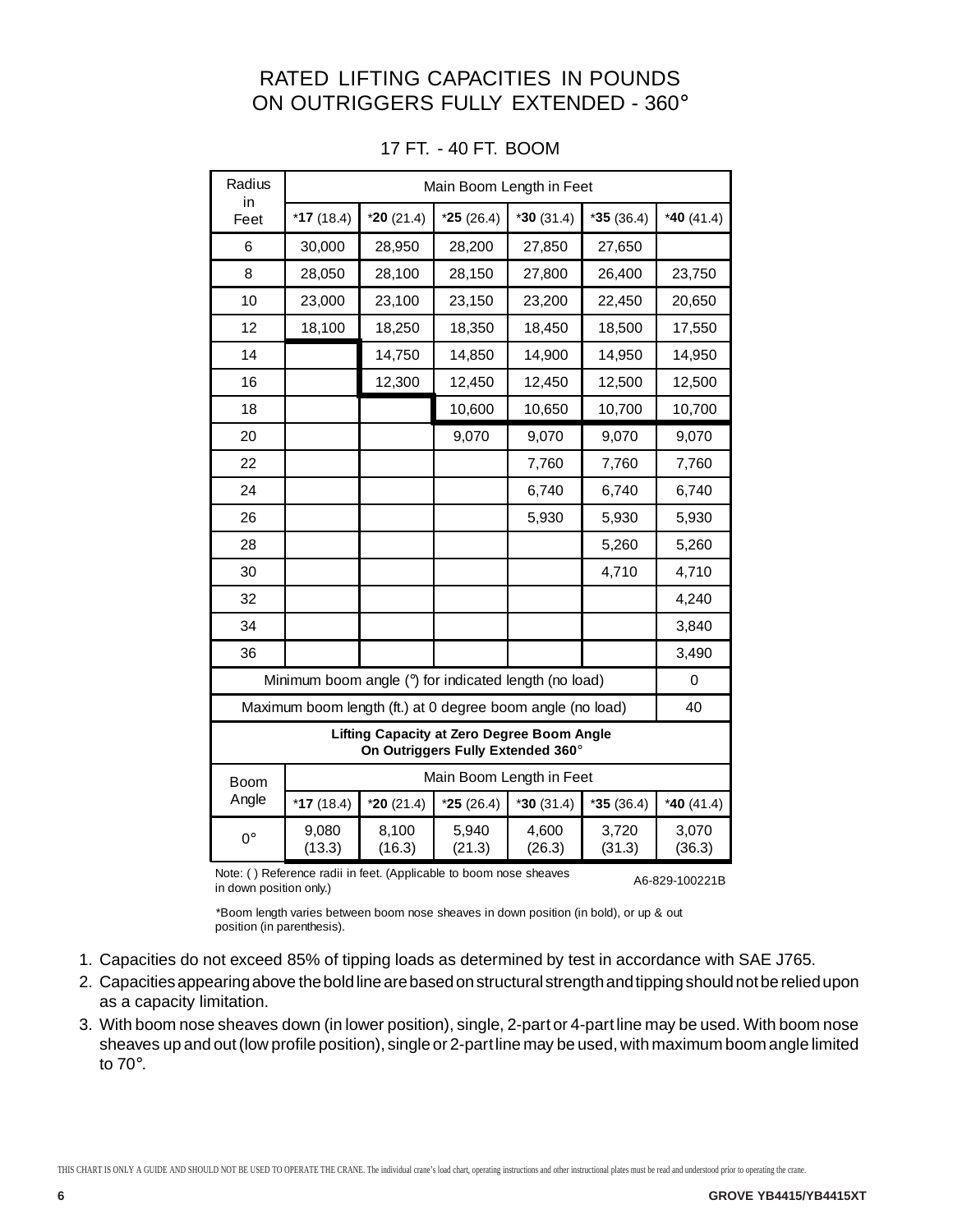#### RATED LIFTING CAPACITIES IN POUNDS ON RUBBER

STATIONARY - 360°

| Radius<br>in | Main Boom Length in Feet                                   |                                            |                 |                          |                 |               |
|--------------|------------------------------------------------------------|--------------------------------------------|-----------------|--------------------------|-----------------|---------------|
| Feet         | $*17(18.4)$                                                | $*20(21.4)$                                | $*25(26.4)$     | $*30(31.4)$              | $*35(36.4)$     | *40 $(41.4)$  |
| 6            | 14.700                                                     | 14.700                                     | 14.700          | 14.700                   | 14.700          |               |
| 8            | 11,500                                                     | 11,500                                     | 11,500          | 11,500                   | 11,500          | 11,500        |
| 10           | 8,930                                                      | 8,930                                      | 9.050           | 9,050                    | 9.050           | 9.050         |
| 12           | 6,900                                                      | 7,020                                      | 7,020           | 7,020                    | 7,020           | 7,020         |
| 14           |                                                            | 5.400                                      | 5.540           | 5.620                    | 5.680           | 5.780         |
| 16           |                                                            | 4,320                                      | 4,510           | 4.540                    | 4,600           | 4.600         |
| 18           |                                                            |                                            | 3,600           | 3,740                    | 3,850           | 3,850         |
| 20           |                                                            |                                            | 2,990           | 3,120                    | 3,150           | 3,200         |
| 22           |                                                            |                                            |                 | 2,590                    | 2,650           | 2,650         |
| 24           |                                                            |                                            |                 | 2,110                    | 2.170           | 2,200         |
| 26           |                                                            |                                            |                 | 1,740                    | 1,820           | 1,820         |
| 28           |                                                            |                                            |                 |                          | 1.440           | 1.560         |
| 30           |                                                            |                                            |                 |                          | 1,280           | 1,280         |
| 32           |                                                            |                                            |                 |                          |                 | 1,060         |
| 34           |                                                            |                                            |                 |                          |                 | 860           |
| 36           |                                                            |                                            |                 |                          |                 | 770           |
|              | Minimum boom angle (°) for indicated length (no load)      |                                            |                 |                          |                 | 0             |
|              | Maximum boom length (ft.) at 0 degree boom angle (no load) |                                            |                 |                          |                 | 40            |
|              |                                                            | Lifting Capacity at Zero Degree Boom Angle | On Rubber 360°  |                          |                 |               |
| Boom         |                                                            |                                            |                 | Main Boom Length in Feet |                 |               |
| Angle        | $*17(18.4)$                                                | $*20(21.4)$                                | $*25(26.4)$     | $*30(31.4)$              | $*35(36.4)$     | *40 $(41.4)$  |
| <b>0°</b>    | 5,990<br>(13.3)                                            | 4,230<br>(16.3)                            | 2,430<br>(21.3) | 1,680<br>(26.3)          | 1,130<br>(31.3) | 770<br>(36.3) |

1. Capacities are in pounds and do not exceed 75% of tipping loads as determined by test in accordance with SAE J765.

2. Capacities are applicable to machines equipped with 385/65R22.5 (J) Firestone T839 tires at 140 psi cold inflation pressure.

3. Defined Arc - Over front includes 6° on either side of longitudinal centerline of machine.

4. Capacities are applicable only with machine on firm level surface.

5. All rubber lifting depends on proper tire inflation, capacity and condition. Capacities must be reduced for lower tire inflation pressures. Damaged tires are hazardous to safe operation of crane.

6. For pick and carry operation, the boom, using the shortest practical boom length, must be centered over front of machine. When handling loads in the structural range with capacities close to maximum ratings, travel should be reduced to creep speed\*. 2.5 m.p.h. capacities are permissible on main boom only, NOT on boom extension. \*Creep - not over 200 ft. of movement in any 30 minute period and not exceeding 1 mph.

Note: ( ) Reference radii in feet. (Applicable to boom nose sheaves in down position only.) A6-829-100222B

\*Boom length varies between boom nose sheaves in down position (in bold), or up & out position (in parenthesis).

7. With boom nose sheaves down (in lower position), single, 2-part or 4-part line may be used. With boom nose sheaves up and out (low profile position), single or 2-part line may be used, with maximum boom angle limited to 70°.

| Radius      |                                                            |                                                                                        | Main Boom Length in Feet |                 |                 |                 |
|-------------|------------------------------------------------------------|----------------------------------------------------------------------------------------|--------------------------|-----------------|-----------------|-----------------|
| in<br>Feet  | $*17(18.4)$                                                | $*20(21.4)$                                                                            | $*25(26.4)$              | $*30(31.4)$     | $*35(36.4)$     | $*$ 40 (41.4)   |
| 6           | 18.700                                                     | 18.700                                                                                 | 18.700                   | 18.700          | 18,700          |                 |
| 8           | 15,050                                                     | 15.050                                                                                 | 15,050                   | 15.050          | 15.050          | 15.050          |
| 10          | 12,500                                                     | 12,500                                                                                 | 12,500                   | 12,500          | 12,500          | 12,500          |
| 12          | 10,600                                                     | 10.600                                                                                 | 10.600                   | 10.600          | 10.600          | 10.600          |
| 14          |                                                            | 9.190                                                                                  | 9,190                    | 9.190           | 9.190           | 9.190           |
| 16          |                                                            | 8,040                                                                                  | 8,040                    | 8,040           | 8.040           | 8,040           |
| 18          |                                                            |                                                                                        | 6,870                    | 6,870           | 6,870           | 6,870           |
| 20          |                                                            |                                                                                        | 5,760                    | 5.760           | 5,760           | 5.760           |
| 22          |                                                            |                                                                                        |                          | 4.910           | 4.910           | 4.910           |
| 24          |                                                            |                                                                                        |                          | 4,250           | 4.250           | 4,250           |
| 26          |                                                            |                                                                                        |                          | 3,620           | 3,710           | 3,710           |
| 28          |                                                            |                                                                                        |                          |                 | 3.270           | 3.270           |
| 30          |                                                            |                                                                                        |                          |                 | 2,800           | 2.880           |
| 32          |                                                            |                                                                                        |                          |                 |                 | 2.580           |
| 34          |                                                            |                                                                                        |                          |                 |                 | 2,110           |
| 36          |                                                            |                                                                                        |                          |                 |                 | 1,620           |
|             | Minimum boom angle (°) for indicated length (no load)      |                                                                                        |                          |                 |                 | 0               |
|             | Maximum boom length (ft.) at 0 degree boom angle (no load) |                                                                                        |                          |                 |                 | 40              |
|             |                                                            | Lifting Capacity at Zero Degree Boom Angle<br>On Rubber - Defined Arc and Pick & Carry |                          |                 |                 |                 |
| Boom        |                                                            |                                                                                        | Main Boom Length in Feet |                 |                 |                 |
| Angle       | $*17(18.4)$                                                | $*20(21.4)$                                                                            | $*25(26.4)$              | $*30(31.4)$     | $*35(36.4)$     | *40 $(41.4)$    |
| $0^{\circ}$ | 9.690<br>(13.3)                                            | 7,920<br>(16.3)                                                                        | 5,210<br>(21.3)          | 3.610<br>(26.3) | 2,630<br>(31.3) | 1,520<br>(36.3) |
|             |                                                            |                                                                                        |                          |                 |                 |                 |

#### PICK & CARRY AND STATIONARY - DEFINED ARC OVER FRONT

Note: ( ) Reference radii in feet. (Applicable to boom nose sheaves in down position only.) A6-829-100223B

\*Boom length varies between boom nose sheaves in down position (in bold), or up & out position (in parenthesis).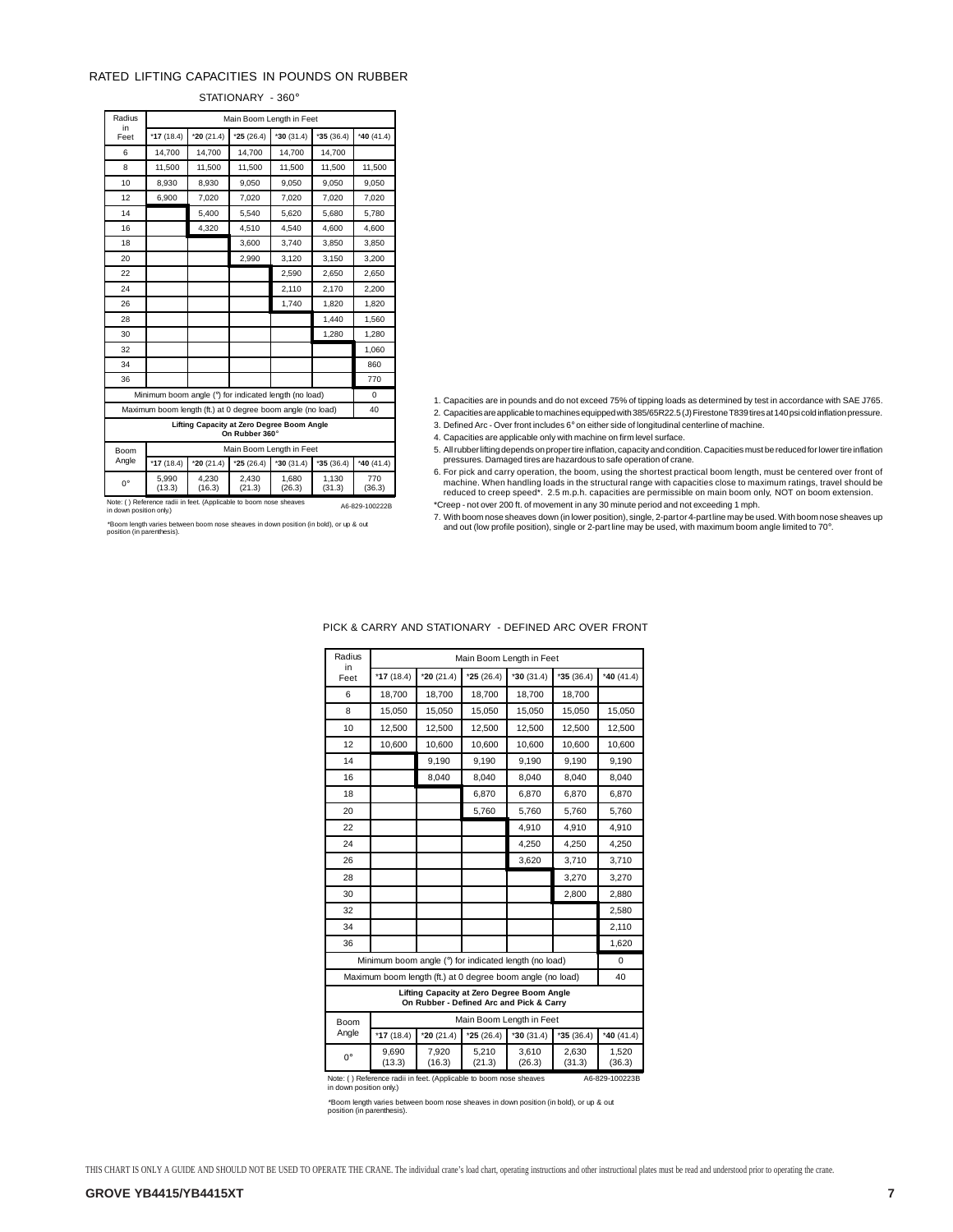## 15 FT. EXTENSION RATED LIFTING CAPACITIES IN POUNDS

| Radius     |               |                                                                                           | Main Boom Length in Feet |               |               |               |
|------------|---------------|-------------------------------------------------------------------------------------------|--------------------------|---------------|---------------|---------------|
| in<br>Feet | 17            | 20                                                                                        | 25                       | 30            | 35            | 40            |
| 6          | 9,080         | 9,080                                                                                     | 9,080                    | 9,080         |               |               |
| 8          | 9,080         | 9,080                                                                                     | 9,080                    | 9,080         | 9,080         | 9,080         |
| 10         | 8,850         | 9,080                                                                                     | 9,080                    | 9,080         | 9,080         | 9,080         |
| 12         | 7,860         | 8,450                                                                                     | 9,080                    | 9,080         | 9,080         | 9,080         |
| 14         | 7,060         | 7,610                                                                                     | 8,480                    | 9,080         | 9,080         | 9,080         |
| 16         | 6,410         | 6,590                                                                                     | 7,730                    | 9,080         | 9,080         | 8,900         |
| 18         | 5,870         | 6,340                                                                                     | 7,100                    | 8,390         | 8,330         | 8,090         |
| 20         | 5,410         | 5,850                                                                                     | 6,570                    | 7,750         | 7,640         | 7,420         |
| 22         | 5,020         | 5,440                                                                                     | 6,110                    | 7,260         | 7,040         | 6,840         |
| 24         | 4,680         | 5,070                                                                                     | 5,710                    | 6,720         | 6,530         | 6,340         |
| 26         | 4,380         | 4,760                                                                                     | 5,360                    | 6,140         | 6,070         | 5,900         |
| 28         | 3,740         | 4,380                                                                                     | 5,050                    | 5,480         | 5,480         | 5,480         |
| 30         |               | 4,190                                                                                     | 4,770                    | 4,930         | 4,930         | 4,930         |
| 32         |               |                                                                                           | 4,410                    | 4,470         | 4,470         | 4,470         |
| 34         |               |                                                                                           | 3,790                    | 4,070         | 4,070         | 4,070         |
| 36         |               |                                                                                           | 2,730                    | 3,730         | 3,730         | 3,730         |
| 38         |               |                                                                                           |                          | 3,420         | 3,420         | 3,420         |
| 40         |               |                                                                                           |                          | 3,160         | 3,160         | 3,160         |
| 45         |               |                                                                                           |                          |               | 2,610         | 2,610         |
| 50         |               |                                                                                           |                          |               |               | 2,190         |
|            |               | <b>Lifting Capacity at Three Degree Boom Angle</b><br>On Outriggers Fully Extended - 360° |                          |               |               |               |
| Boom       |               |                                                                                           | Main Boom Length in Feet |               |               |               |
| Angle      | 17            | 20                                                                                        | 25                       | 30            | 35            | 40            |
| $3^\circ$  | 2,700<br>(29) | 2,450<br>(32)                                                                             | 1,990<br>(37)            | 1,560<br>(42) | 1,240<br>(47) | 1,000<br>(52) |

### ON OUTRIGGERS FULLY EXTENDED - 360°

Note: () Ref. radii in feet. A6-829-100224D

### NOTES:

- 1. All capacities above the bold line are based on structural strength of boom extension and do not exceed 85% of tipping loads on outriggers in accordance with SAE J765.
- 2. 15 ft. boom extension may be used for single line lifting service only.
- 3. **WARNING:** Operation of this machine with heavier loads than the capacities listed is strictly prohibited. Machine tipping with boom extension occurs rapidly and without advance warning.
- 4. Capacities listed are with fully extended outriggers only.
- 5. No load stability on outriggers fully extended 360° with 15 ft. extension installed:
	- a. Minimum boom angle for 40 ft. main boom =  $0^\circ$
	- b. Maximum main boom length at  $0^\circ$  main boom angle = 40 ft.
- 6. When lifting loads the minimum allowable boom angle is 3°.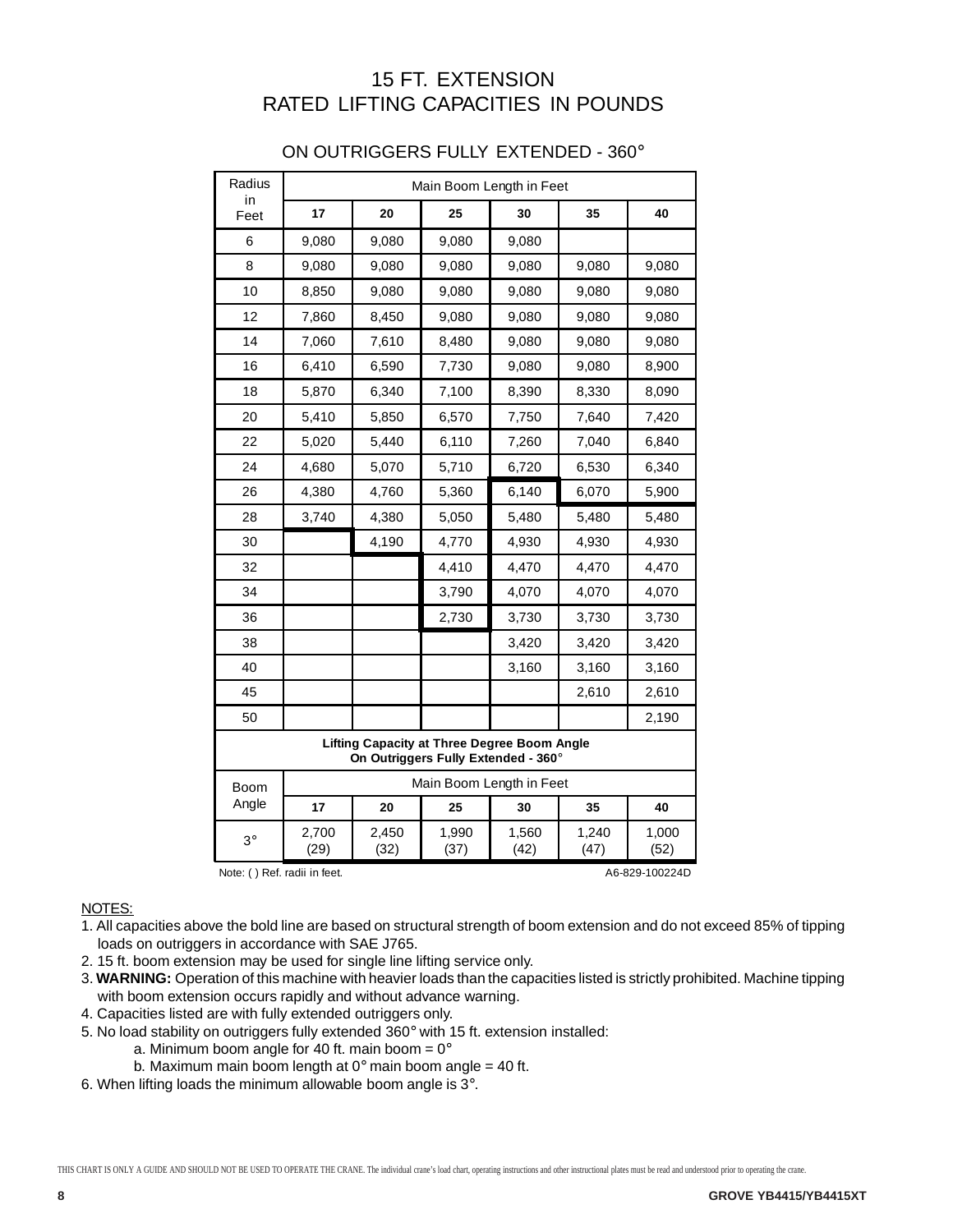### 15 FT. EXTENSION RATED LIFTING CAPACITIES IN POUNDS ON RUBBER

STATIONARY 360°

| Radius<br>in                 |                                               | Main Boom Length in Feet |                                                                            |             |             |                |  |  |  |  |
|------------------------------|-----------------------------------------------|--------------------------|----------------------------------------------------------------------------|-------------|-------------|----------------|--|--|--|--|
| Feet                         | 17                                            | 20                       | 25                                                                         | 30          | 35          | 40             |  |  |  |  |
| 6                            | 8,070                                         | 8,070                    | 8.070                                                                      | **8,070     |             |                |  |  |  |  |
| 8                            | 8,070                                         | 8,070                    | 8,070                                                                      | 8,070       | **7,550     |                |  |  |  |  |
| 10                           | 8,070                                         | 8,070                    | 8.070                                                                      | 8,070       | 7,550       | 7,040          |  |  |  |  |
| 12                           | 7,850                                         | 7.840                    | 7,710                                                                      | 7,710       | 7,550       | 7,040          |  |  |  |  |
| 14                           | 6,400                                         | 6,300                    | 6,200                                                                      | 6,000       | 5,890       | 5,890          |  |  |  |  |
| 16                           | 5,250                                         | 5,130                    | 5,030                                                                      | 5.030       | 5,030       | 5,030          |  |  |  |  |
| 18                           | 4,470                                         | 4,420                    | 4,420                                                                      | 4,420       | 4,310       | 4,210          |  |  |  |  |
| 20                           | 3,790                                         | 3,790                    | 3,650                                                                      | 3,650       | 3,620       | 3,590          |  |  |  |  |
| 22                           | 3,260                                         | 3,260                    | 3,120                                                                      | 3,120       | 3,010       | 3,010          |  |  |  |  |
| 24                           | 2,820                                         | 2.760                    | 2.640                                                                      | 2,610       | 2,610       | 2,570          |  |  |  |  |
| 26                           | 2,460                                         | 2,430                    | 2,340                                                                      | 2,300       | 2,300       | 2,300          |  |  |  |  |
| 28                           | 2,170                                         | 2,100                    | 2,040                                                                      | 1,980       | 1,980       | 1,980          |  |  |  |  |
| 30                           |                                               | 1,880                    | 1.820                                                                      | 1,720       | 1,690       | 1.690          |  |  |  |  |
| 32                           |                                               |                          | 1,560                                                                      | 1,530       | 1,470       | 1,440          |  |  |  |  |
| 34                           |                                               |                          | 1.390                                                                      | 1,330       | 1,250       | 1.250          |  |  |  |  |
| 36                           |                                               |                          | 1,150                                                                      | 1,150       | 1,060       | 1,060          |  |  |  |  |
| 38                           |                                               |                          |                                                                            | 960         | 880         | 880            |  |  |  |  |
| 40                           |                                               |                          |                                                                            | 830         | 700         | 700            |  |  |  |  |
| 45                           |                                               |                          |                                                                            |             | 520         | 520            |  |  |  |  |
|                              |                                               |                          | Lifting Capacity at Three Degree Boom Angle<br>On Rubber Stationary - 360° |             |             |                |  |  |  |  |
| Boom                         |                                               |                          | Main Boom Length in Feet                                                   |             |             |                |  |  |  |  |
| Angle                        | 17                                            | 20                       | 25                                                                         | 30          | 35          |                |  |  |  |  |
| $3^\circ$                    | 2,110<br>(29)                                 | 1.760<br>(32)            | 1,100<br>(37)                                                              | 750<br>(42) | 490<br>(47) |                |  |  |  |  |
| Note: () Ref. radii in feet. | ** This capacity based on maximum boom angle. |                          |                                                                            |             |             | A6-829-100225D |  |  |  |  |

#### NOTES:

1. All capacities above the bold line are based on structural strength of boom extension and do not exceed 75% of tipping loads on rubber in accordance with SAE J765.

2. 15 ft. boom extension may be used for single line lifting service only.

3. Defined Arc - Over front includes 6° on either side of longitudinal centerline of machine. Pick and carry lifting NOT permitted.

4. Capacities are applicable to machines equipped with 385/65R22.5 (J) Firestone T839 tires at 140 psi cold inflation pressure. 5. Capacities are applicable only with machine on firm level surface.

6. All rubber lifting depends on proper tire inflation, capacity and condition. Capacities must be reduced for lower tire inflation pressures. Damaged tires are hazardous to safe operation of crane.

7. **WARNING**: Operation of this machine with heavier loads than the capacities listed is strictly prohibited. Machine tipping with boom extension occurs rapidly and without advance warning.

8. No load stability on rubber 360° with 15 ft. extension installed:

a. Minimum boom angle for 40 ft. main boom = 30° b. Maximum main boom length at 0° main boom angle = 35 ft.

9. When lifting loads the minimum allowable boom angle is 3°.

### 15 FT. EXTENSION RATED LIFTING CAPACITIES IN POUNDS ON RUBBER

STATIONARY - DEFINED ARC OVER FRONT

| Radius                       | Main Boom Length in Feet |                                               |               |                                                                                   |               |                |  |  |
|------------------------------|--------------------------|-----------------------------------------------|---------------|-----------------------------------------------------------------------------------|---------------|----------------|--|--|
| in<br>Feet                   | 17                       | 20                                            | 25            | 30                                                                                | 35            | 40             |  |  |
| 6                            | 8,070                    | 8,070                                         | 8.070         | **8,070                                                                           |               |                |  |  |
| 8                            | 8,070                    | 8,070                                         | 8,070         | 8,070                                                                             | 7,550         |                |  |  |
| 10                           | 8,070                    | 8,070                                         | 8,070         | 8,070                                                                             | 7,550         | 7,550          |  |  |
| 12                           | 7,850                    | 8,070                                         | 8,070         | 8,070                                                                             | 7,550         | 7,550          |  |  |
| 14                           | 7,060                    | 7,610                                         | 8,070         | 8,070                                                                             | 7,550         | 7,550          |  |  |
| 16                           | 6,410                    | 6,590                                         | 7,730         | 8,070                                                                             | 7,550         | 7,550          |  |  |
| 18                           | 5,870                    | 6,340                                         | 7,100         | 7,760                                                                             | 7,550         | 7,550          |  |  |
| 20                           | 5.410                    | 5.850                                         | 6.520         | 6,520                                                                             | 6,520         | 6.520          |  |  |
| 22                           | 5,020                    | 5,440                                         | 5,580         | 5,580                                                                             | 5,580         | 5,580          |  |  |
| 24                           | 4.680                    | 4.840                                         | 4.840         | 4.840                                                                             | 4.840         | 4.840          |  |  |
| 26                           | 4,240                    | 4,240                                         | 4,240         | 4,240                                                                             | 4,240         | 4,240          |  |  |
| 28                           | 3,740                    | 3,750                                         | 3,750         | 3,750                                                                             | 3,750         | 3,750          |  |  |
| 30                           |                          | 3,330                                         | 3,330         | 3,330                                                                             | 3,330         | 3,330          |  |  |
| 32                           |                          |                                               | 2,980         | 2,980                                                                             | 2,980         | 2,980          |  |  |
| 34                           |                          |                                               | 2,680         | 2,680                                                                             | 2,680         | 2,680          |  |  |
| 36                           |                          |                                               | 2,410         | 2,410                                                                             | 2,410         | 2,410          |  |  |
| 38                           |                          |                                               |               | 2,180                                                                             | 2,180         | 2,180          |  |  |
| 40                           |                          |                                               |               | 1,970                                                                             | 1.970         | 1,970          |  |  |
| 45                           |                          |                                               |               |                                                                                   | 1,550         | 1.550          |  |  |
| 50                           |                          |                                               |               |                                                                                   |               | 1,220          |  |  |
|                              |                          |                                               |               | Lifting Capacity at Three Degree Boom Angle<br>On Rubber - Defined Arc Over Front |               |                |  |  |
| Boom                         |                          |                                               |               | Main Boom Length in Feet                                                          |               |                |  |  |
| Angle                        | 17                       | 20                                            | 25            | 30                                                                                | 35            | 40             |  |  |
| $3^\circ$                    | 2,700<br>(29)            | 2,450<br>(32)                                 | 1,990<br>(37) | 1,560<br>(42)                                                                     | 1.240<br>(47) | 1,000<br>(52)  |  |  |
| Note: () Ref. radii in feet. |                          | ** This capacity based on maximum boom angle. |               |                                                                                   |               | A6-829-100226D |  |  |

#### NOTES:

- 1. All capacities above the bold line are based on structural strength of boom extension and do not exceed 75% of tipping
- loads on rubber in accordance with SAE J765. 2. 15 ft. boom extension may be used for single line lifting service only.

3. Defined Arc - Over front includes 6° on either side of longitudinal centerline of machine. Pick and carry lifting NOT permitted.<br>4. Capacities are applicable to machines equipped with 385/65R22.5 (J) Firestone T839 tire

5. Capacities are applicable only with machine on firm level surface.

6. All rubber lifting depends on proper tire inflation, capacity and condition. Capacities must be reduced for lower tire inflation pressures. Damaged tires are hazardous to safe operation of crane.

7. **WARNING**: Operation of this machine with heavier loads than the capacities listed is strictly prohibited. Machine tipping with boom extension occurs rapidly and without advance warning. 8. No load stability on rubber 360° with 15 ft. extension installed:

a. Minimum boom angle for 40 ft. main boom = 40° b. Maximum main boom length at 0° main boom angle = 30 ft. 9. When lifting loads the minimum allowable boom angle is  $3^\circ$ .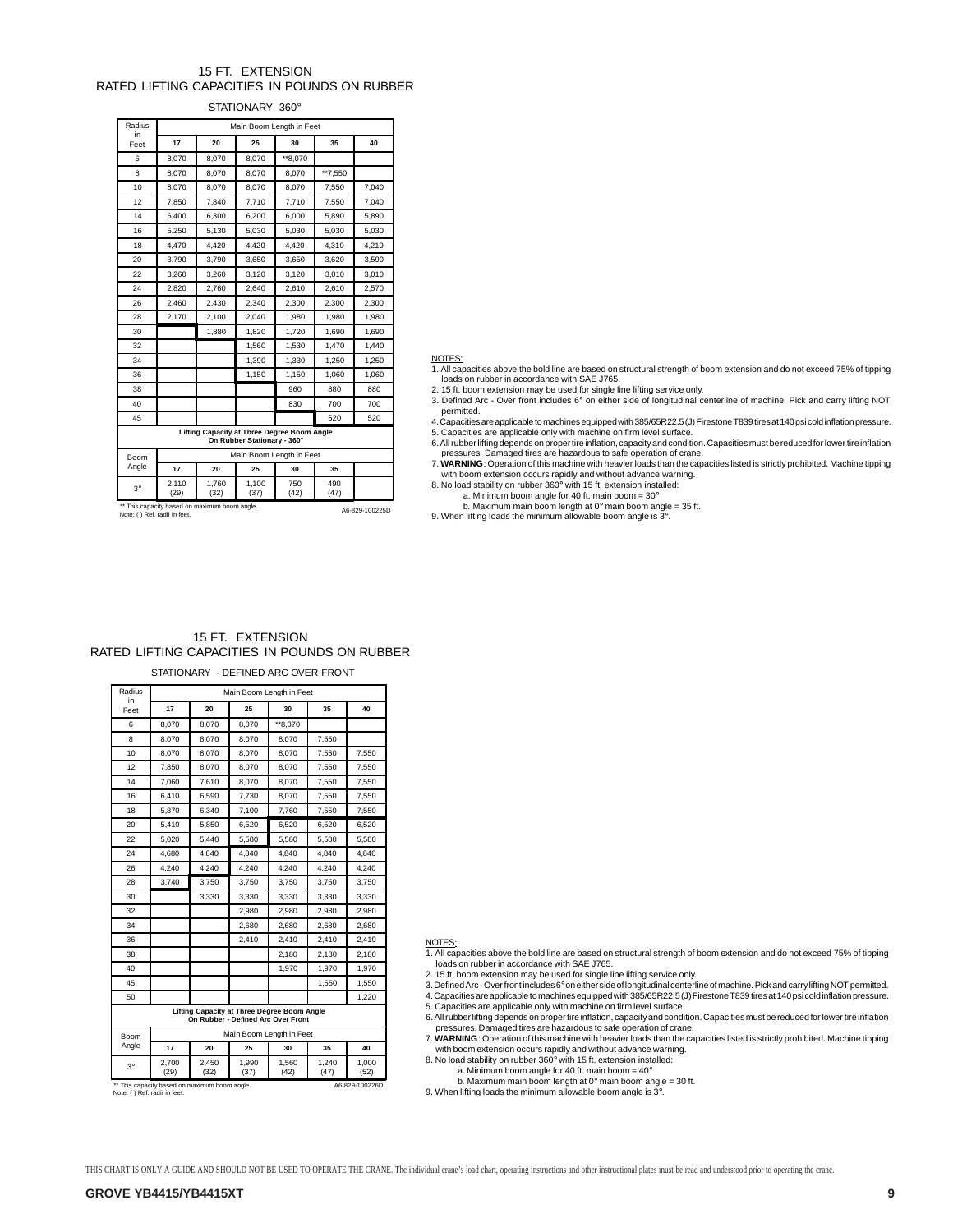#### 15 FT. OFFSETTABLE EXTENSION AT 0° OFFSET RATED LIFTING CAPACITIES IN POUNDS

#### ON OUTRIGGERS FULLY EXTENDED - 360°

| Radius     |               | Main Boom Length in Feet                                                           |                          |               |               |               |  |  |
|------------|---------------|------------------------------------------------------------------------------------|--------------------------|---------------|---------------|---------------|--|--|
| in<br>Feet | 17            | 20                                                                                 | 25                       | 30            | 35            | 40            |  |  |
| 6          | 9,080         | 9,080                                                                              | 9,080                    | 9,080         |               |               |  |  |
| 8          | 9,080         | 9,080                                                                              | 9,080                    | 9,080         | 9,080         | *9,080        |  |  |
| 10         | 8,180         | 8,820                                                                              | 9,080                    | 9,080         | 9,080         | 9,080         |  |  |
| 12         | 7,240         | 7,830                                                                              | 8,760                    | 9,080         | 9,080         | 9,080         |  |  |
| 14         | 6,500         | 7,030                                                                              | 7,890                    | 8,690         | 9,080         | 9,080         |  |  |
| 16         | 5,840         | 6,390                                                                              | 7,170                    | 7,920         | 8,630         | 9,080         |  |  |
| 18         | 5,200         | 5,780                                                                              | 6,580                    | 7,280         | 7,940         | 8,560         |  |  |
| 20         | 4,700         | 5,210                                                                              | 6,070                    | 6,730         | 7,350         | 7,940         |  |  |
| 22         | 4,270         | 4,740                                                                              | 5,520                    | 6,260         | 6,840         | 7,400         |  |  |
| 24         | 3,910         | 4,340                                                                              | 5.060                    | 5,780         | 6,400         | 6.940         |  |  |
| 26         | 3,600         | 4,000                                                                              | 4,660                    | 5,310         | 6,000         | 6,460         |  |  |
| 28         | 3,330         | 3,700                                                                              | 4,320                    | 4,940         | 5,480         | 5,480         |  |  |
| 30         |               | 3,440                                                                              | 4,020                    | 4,600         | 4,930         | 4,930         |  |  |
| 32         |               |                                                                                    | 3,760                    | 4,300         | 4,470         | 4,470         |  |  |
| 34         |               |                                                                                    | 3,530                    | 4,040         | 4,070         | 4,070         |  |  |
| 36         |               |                                                                                    | 3,310                    | 3,730         | 3,730         | 3,730         |  |  |
| 38         |               |                                                                                    |                          | 3,380         | 3,380         | 3,380         |  |  |
| 40         |               |                                                                                    |                          | 3,080         | 3,080         | 3,080         |  |  |
| 45         |               |                                                                                    |                          |               | 2,460         | 2,460         |  |  |
| 50         |               |                                                                                    |                          |               |               | 1,980         |  |  |
|            |               | Lifting Capacity at Three Degree Boom Angle<br>On Outriggers Fully Extended - 360; |                          |               |               |               |  |  |
| Boom       |               |                                                                                    | Main Boom Length in Feet |               |               |               |  |  |
| Angle      | 17            | 20                                                                                 | 25                       | 30            | 35            | 40            |  |  |
| $3^\circ$  | 3,260<br>(29) | 3,260<br>(32)                                                                      | 3,260<br>(37)            | 2,810<br>(42) | 2,250<br>(47) | 1,820<br>(52) |  |  |

NOTES:

1. All capacities above the bold line are based on structural strength of boom extension and do not exceed 85% of tipping

loads on outriggers in accordance with SAE J765. 2. 15 ft. boom extension may be used for single line lifting service only.

3. **WARNING:** Operation of this machine with heavier loads than the capacities listed is strictly prohibited. Machine tipping with boom extension occurs rapidly and without advance warning.

4. Capacities listed are with fully extended outriggers only. 5. No load stability on outriggers fully extended 360° with 15 ft. extension installed at 0° offset:

a. Minimum boom angle for 40 ft. main boom =  $0^\circ$ 

b. Maximum main boom length at  $0^\circ$  main boom angle = 40 ft.

6. When lifting loads the minimum allowable boom angle is 3° at 0° offset.

#### 15 FT. OFFSETTABLE EXTENSION AT 45° OFFSET RATED LIFTING CAPACITIES IN POUNDS

Note: ( ) Ref. radii in feet.<br>\*This capacity based on maximum boom angle. Affect and the same of A6-829-100724

ON OUTRIGGERS FULLY EXTENDED - 360°

| Radius<br>in  |                 | Main Boom Length in Feet                                                                 |                 |                          |                 |                 |  |  |  |
|---------------|-----------------|------------------------------------------------------------------------------------------|-----------------|--------------------------|-----------------|-----------------|--|--|--|
| Feet          | 17              | 20                                                                                       | 25              | 30                       | 35              | 40              |  |  |  |
| 12            | 4.310           |                                                                                          |                 |                          |                 |                 |  |  |  |
| 14            | 4,140           | 4,210                                                                                    | 4,300           |                          |                 |                 |  |  |  |
| 16            | 4,000           | 4,070                                                                                    | 4.170           | 4,240                    | 4,300           |                 |  |  |  |
| 18            | 3,890           | 3,950                                                                                    | 4,050           | 4,130                    | 4,200           | 4,260           |  |  |  |
| 20            | 3,810           | 3.860                                                                                    | 3,960           | 4,040                    | 4,110           | 4,170           |  |  |  |
| 22            | 3,740           | 3,800                                                                                    | 3.880           | 3,960                    | 4,030           | 4.090           |  |  |  |
| 24            |                 | 3,740                                                                                    | 3,820           | 3,890                    | 3,960           | 4,020           |  |  |  |
| 26            |                 |                                                                                          | 3,780           | 3,830                    | 3.900           | 3.960           |  |  |  |
| 28            |                 |                                                                                          | 3,720           | 3,790                    | 3,850           | 3,900           |  |  |  |
| 30            |                 |                                                                                          |                 | 3,760                    | 3,810           | 3,850           |  |  |  |
| 32            |                 |                                                                                          |                 |                          | 3,780           | 3,820           |  |  |  |
| 34            |                 |                                                                                          |                 |                          | 3,740           | 3,790           |  |  |  |
| 36            |                 |                                                                                          |                 |                          | 3,710           | 3,730           |  |  |  |
| 38            |                 |                                                                                          |                 |                          |                 | 3,380           |  |  |  |
|               |                 | Lifting Capacity at Forty Eight Degree Boom Angle<br>On Outriggers Fully Extended - 360° |                 |                          |                 |                 |  |  |  |
| Boom          |                 |                                                                                          |                 | Main Boom Length in Feet |                 |                 |  |  |  |
| Angle         | 17              | 20                                                                                       | 25              | 30                       | 35              | 40              |  |  |  |
| $48^\circ$ ** | 3,710<br>(23.5) | 3.710<br>(25.7)                                                                          | 3,710<br>(29.2) | 3,710<br>(32.7)          | 3.670<br>(36.3) | 3.110<br>(39.8) |  |  |  |

#### NOTES:

1. All capacities above the bold line are based on structural strength of boom extension and do not exceed 85% of tipping<br>2. 15 ft. boom extension may be used for single line lifting service only.<br>2. 15 ft. boom extension

4. Capacities listed are with fully extended outriggers only.<br>5. No load stability on outriggers fully extended 360° with 15 ft. extension installed at 45° offset:<br>a. Minimum boom angle for 40 ft. main boom = 45°

b. Maximum main boom length at 45° main boom angle = 40 ft. 6. When lifting loads the minimum allowable boom angle is 48° at 45° offset.

Note: ( ) Ref. radii in feet. \*\* Radii are with the extension at horizontal. A6-829-100725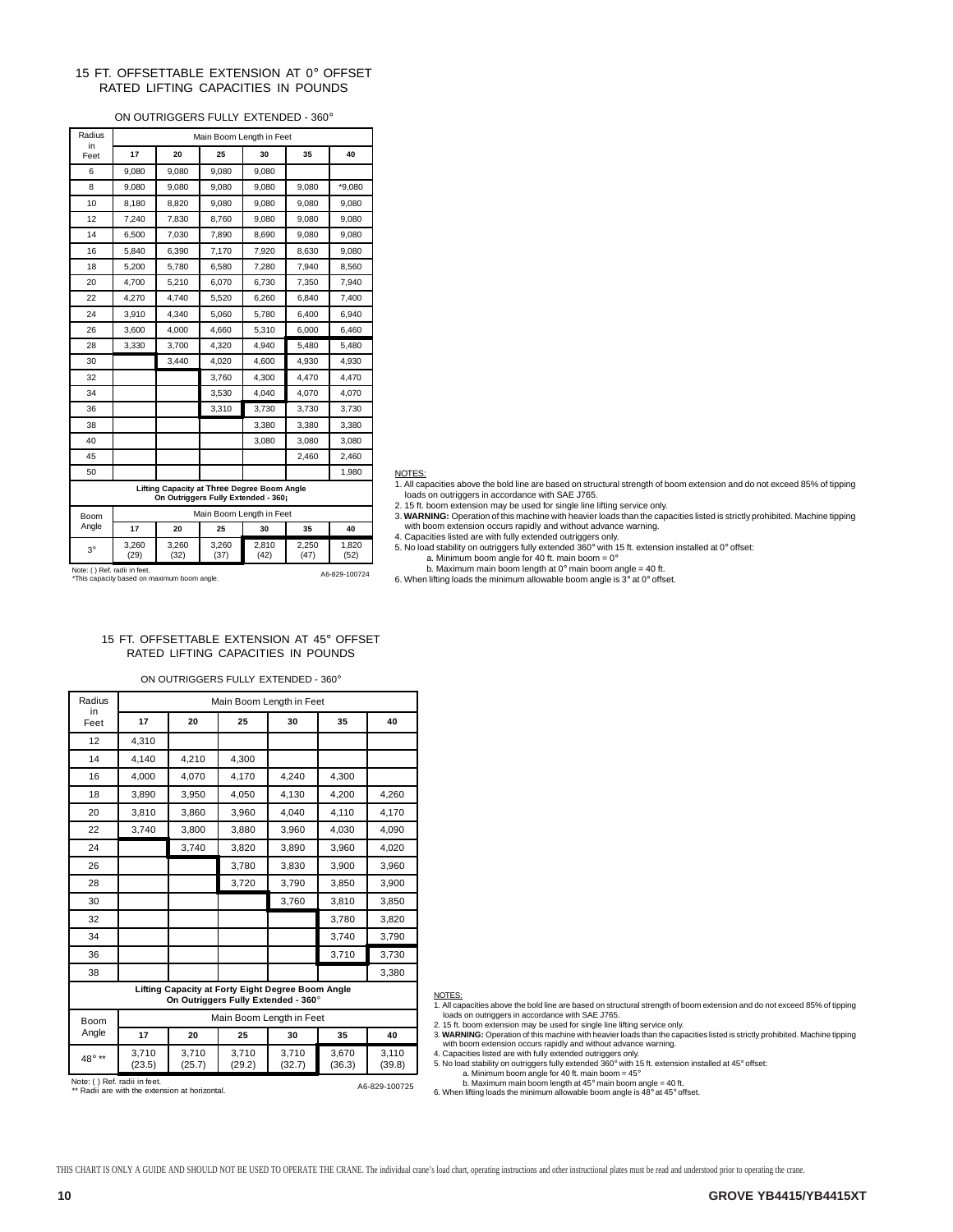#### 15 FT. OFFSETTABLE EXTENSION AT 0° OFFSET RATED LIFTING CAPACITIES IN POUNDS ON RUBBER

STATIONARY 360°

| Radius      |                                                                 | Main Boom Length in Feet |               |                          |        |       |  |  |
|-------------|-----------------------------------------------------------------|--------------------------|---------------|--------------------------|--------|-------|--|--|
| in<br>Feet  | 17                                                              | 20                       | 25            | 30                       | 35     | 40    |  |  |
| 6           | 8,070                                                           | 8,070                    | 8,070         | *8,070                   |        |       |  |  |
| 8           | 8,070                                                           | 8,070                    | 8.070         | 8,070                    | *7,550 |       |  |  |
| 10          | 8.070                                                           | 8.070                    | 8.070         | 8,070                    | 7,550  | 7,040 |  |  |
| 12          | 7,240                                                           | 7,710                    | 7,710         | 7,710                    | 7,550  | 7,040 |  |  |
| 14          | 6.400                                                           | 6.300                    | 6.200         | 6.000                    | 5.780  | 5.780 |  |  |
| 16          | 4,970                                                           | 4,920                    | 4,920         | 4,620                    | 4,570  | 4,570 |  |  |
| 18          | 4,170                                                           | 4,170                    | 4,120         | 3,900                    | 3,900  | 3,860 |  |  |
| 20          | 3,660                                                           | 3,660                    | 3,440         | 3,390                    | 3,390  | 3,180 |  |  |
| 22          | 3,110                                                           | 3,060                    | 2,960         | 2,790                    | 2,680  | 2,680 |  |  |
| 24          | 2,680                                                           | 2,580                    | 2,490         | 2,430                    | 2,330  | 2,330 |  |  |
| 26          | 2,330                                                           | 2,280                    | 2,160         | 2,000                    | 2.000  | 2,000 |  |  |
| 28          | 2,070                                                           | 2,050                    | 2,040         | 1,910                    | 1,810  | 1,700 |  |  |
| 30          |                                                                 | 1,810                    | 1,750         | 1,610                    | 1,560  | 1,440 |  |  |
| 32          |                                                                 |                          | 1,440         | 1,390                    | 1,340  | 1,230 |  |  |
| 34          |                                                                 |                          | 1,260         | 1,190                    | 1,080  | 1,030 |  |  |
| 36          |                                                                 |                          | 1,110         | 1,060                    | 950    | 950   |  |  |
| 38          |                                                                 |                          |               | 860                      | 810    | 690   |  |  |
| 40          |                                                                 |                          |               | 830                      | 700    | 600   |  |  |
|             | Lifting Capacity at Three Degree Boom Angle<br>On Rubber - 360° |                          |               |                          |        |       |  |  |
| Boom        |                                                                 |                          |               | Main Boom Length in Feet |        |       |  |  |
| Angle       | 17                                                              | 20                       | 25            | 30                       |        |       |  |  |
| $3^{\circ}$ | 1.940<br>(29)                                                   | 1,660<br>(32)            | 1.080<br>(37) | 750<br>(42)              |        |       |  |  |

Note: ( ) Ref. radii in feet. \*This capacity based on maximum boom angle. A6-829-100726

NOTES:

 $1.$  All capacities above the bold line are based on structural strength of boom extension and do not exceed 75% of tipping loads on rubber in accordance with SAE J765.

2. 15 ft. boom extension may be used for single line lifting service only.

3. Defined Arc - Over front includes 6° on either side of longitudinal centerline of machine. Pick and carry lifting NOT permitted.

4. Capacities are applicable to machines equipped with 385/65R22.5 (J) Firestone T839 tires at 140 psi cold inflation pressure.

5. Capacities are applicable only with machine on firm level surface. 6. All rubber lifting depends on proper tire inflation, capacity and condition. Capacities must be reduced for lower tire inflation pressures. Damaged tires are hazardous to safe operation of crane. 7. **WARNING**: Operation of this machine with heavier loads than the capacities listed is strictly prohibited. Machine tipping

with boom extension occurs rapidly and without advance warning.

8. No load stability on rubber 360° with 15 ft. extension installed at 0° offset: a. Minimum boom angle for 40 ft. main boom =  $38^{\circ}$ ; for 35 ft. main boom =  $20^{\circ}$ 

b. Maximum main boom length at 0° main boom angle = 30 ft. 9. When lifting loads the minimum allowable boom angle is 3° at 0° offset.

#### 15 FT. OFFSETTABLE EXTENSION AT 45° OFFSET RATED LIFTING CAPACITIES IN POUNDS ON RUBBER

STATIONARY 360° Radius in Feet Main Boom Length in Feet **17 20 25 30 35 40** 12 4,310 14 4,140 4,210 4,300 16 4,000 4,070 4,170 4,240 \*4,300 18 3,890 3,950 4,050 4,130 4,200 4,260 20 3,700 3,700 3,700 3,700 3,700 3,700 22 3,160 3,160 3,160 3,160 3,160 3,160 24 2,730 2,730 2,730 2,730 2,730 26 2,370 2,370 2,370 2,370 28 2,070 2,070 2,030 2,030 30 1,760 1,760 1,760 32 1,570 1,570 1,570 34 1,320 1,270 36 1,040 38 860 **Lifting Capacity at Forty Eight Degree Boom Angle On Rubber - 360**°

| <b>Boom</b> |                 |                 |                 | Main Boom Length in Feet |                 |               |
|-------------|-----------------|-----------------|-----------------|--------------------------|-----------------|---------------|
| Angle       | 17              | 20              | 25              | 30                       | 35              | 40            |
| 48° **      | 2.830<br>(23.5) | 2.425<br>(25.7) | 1.920<br>(29.2) | 1.530<br>(32.7)          | 1.100<br>(36.3) | 670<br>(39.8) |

Note: ( ) Ref. radii in feet. \* This capacity based on maximum boom angle.

\*\*\*\* Fee and state and maintain seam.

#### NOTES:

1. All capacities above the bold line are based on structural strength of boom extension and do not exceed 75% of tipping loads on rubber in accordance with SAE J765.

2. 15 ft. boom extension may be used for single line lifting service only. 3. Defined Arc - Over front includes 6° on either side of longitudinal centerline of machine. Pick and carry lifting NOT permitted.

4. Capacities are applicable to machines equipped with 385/65R22.5 (J) Firestone T839 tires at 140 psi cold inflation pressure. 5. Capacities are applicable only with machine on firm level surface. 6. All rubber lifting depends on proper tire inflation, capacity and condition. Capacities must be reduced for lower tire inflation

pressures. Damaged tires are hazardous to safe operation of crane.

7. **WARNING**: Operation of this machine with heavier loads than the capacities listed is strictly prohibited. Machine tipping with boom extension occurs rapidly and without advance warning. 8. No load stability on rubber 360° with 15 ft. extension installed at 45° offset:

a. Minimum boom angle for 40 ft. main boom =  $45^\circ$ 

b. Maximum main boom length at 45° main boom angle = 40 ft.

9. When lifting loads the minimum allowable boom angle is 48° at 45° offset.

A6-829-100727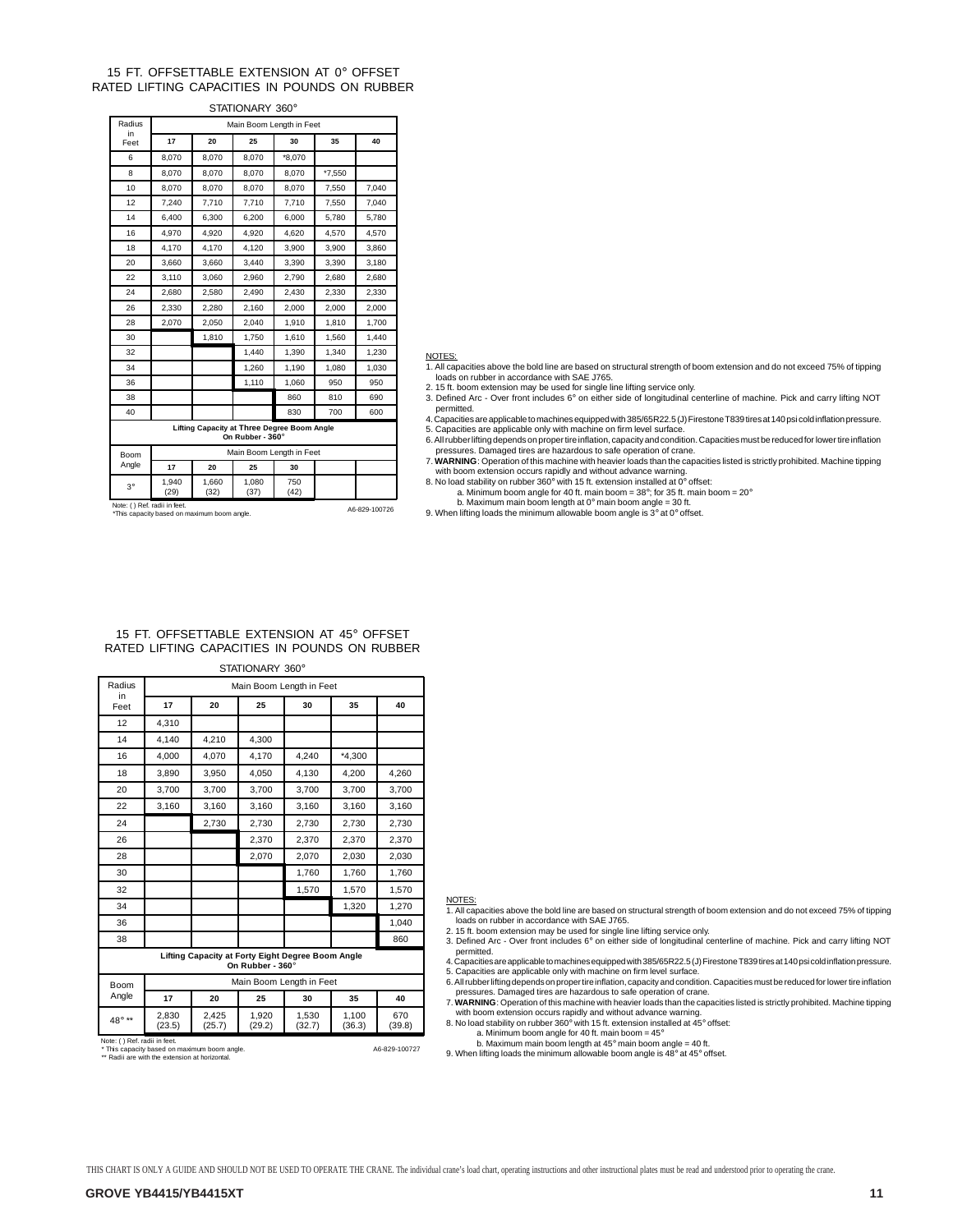#### 15 FT. OFFSETTABLE EXTENSION AT 0° OFFSET RATED LIFTING CAPACITIES IN POUNDS ON RUBBER STATIONARY - DEFINED ARC OVER FRONT

| Radius                                   |               |               |               | Main Boom Length in Feet                                                          |               |             |
|------------------------------------------|---------------|---------------|---------------|-----------------------------------------------------------------------------------|---------------|-------------|
| in<br>Feet                               | 17            | 20            | 25            | 30                                                                                | 35            | 40          |
| 6                                        | 8,070         | 8.070         | 8.070         | *8.070                                                                            |               |             |
| 8                                        | 8,070         | 8,070         | 8,070         | 8,070                                                                             | 7,550         |             |
| 10                                       | 8.070         | 8.070         | 8.070         | 8.070                                                                             | 7,550         | 7,550       |
| 12                                       | 7,240         | 7,830         | 8,070         | 8,070                                                                             | 7,550         | 7,550       |
| 14                                       | 6,500         | 7,030         | 7,890         | 8,070                                                                             | 7,550         | 7,550       |
| 16                                       | 5.840         | 6.390         | 7,170         | 7,920                                                                             | 7,550         | 7,550       |
| 18                                       | 5,200         | 5,780         | 6,580         | 7,280                                                                             | 7,550         | 7,550       |
| 20                                       | 4,700         | 5,210         | 6,070         | 6,520                                                                             | 6,520         | 6,520       |
| 22                                       | 4,270         | 4,740         | 5,520         | 5,580                                                                             | 5,580         | 5,580       |
| 24                                       | 3,910         | 4,340         | 4,840         | 4,840                                                                             | 4,840         | 4,840       |
| 26                                       | 3,600         | 4.000         | 4.240         | 4,240                                                                             | 4,240         | 4,240       |
| 28                                       | 3,330         | 3,700         | 3,750         | 3,750                                                                             | 3,750         | 3,750       |
| 30                                       |               | 3,300         | 3,300         | 3,300                                                                             | 3,300         | 3,300       |
| 32                                       |               |               | 2,930         | 2,930                                                                             | 2,930         | 2,930       |
| 34                                       |               |               | 2,600         | 2,600                                                                             | 2,600         | 2,600       |
| 36                                       |               |               | 2,320         | 2,320                                                                             | 2,320         | 2,320       |
| 38                                       |               |               |               | 2,070                                                                             | 2,070         | 2,070       |
| 40                                       |               |               |               | 1,850                                                                             | 1,850         | 1,850       |
| 45                                       |               |               |               |                                                                                   | 1,400         | 1.400       |
| 50                                       |               |               |               |                                                                                   |               | 1,050       |
|                                          |               |               |               | Lifting Capacity at Three Degree Boom Angle<br>On Rubber - Defined Arc Over Front |               |             |
| <b>Boom</b>                              |               |               |               | Main Boom Length in Feet                                                          |               |             |
| Angle                                    | 17            | 20            | 25            | 30                                                                                | 35            | 40          |
| $3^\circ$<br>Note: ( ) Def medii in foot | 2.700<br>(29) | 2.450<br>(32) | 1,990<br>(37) | 1,560<br>(42)                                                                     | 1,240<br>(47) | 930<br>(52) |

Note: ( ) Ref. radii in feet. \*This capacity based on maximum boom angle. A6-829-100728

NOTES:

1. All capacities above the bold line are based on structural strength of boom extension and do not exceed 75% of tipping

loads on rubber in accordance with SAE J765. 2. 15 ft. boom extension may be used for single line lifting service only.

3. Defined Arc - Over front includes 6° on either side of longitudinal centerline of machine. Pick and carry lifting NOT permitted.<br>4. Capacities are applicable to machines equipped with 385/65R22.5 (J) Firestone T839 tire

5. Capacities are applicable only with machine on firm level surface.

6. All rubber lifting depends on proper tire inflation, capacity and condition. Capacities must be reduced for lower tire inflation pressures. Damaged tires are hazardous to safe operation of crane.

7. **WARNING**: Operation of this machine with heavier loads than the capacities listed is strictly prohibited. Machine tipping with boom extension occurs rapidly and without advance warning. 8. No load stability on rubber (defined arc) with 15 ft. extension installed at 0° offset:

a. Minimum boom angle for 40 ft. main boom = 0°<br>b. Maximum main boom length at 0° main boom angle = 40 ft.

9. When lifting loads the minimum allowable boom angle is 3° at 0° offset.

#### 15 FT. OFFSETTABLE EXTENSION AT 45° OFFSET RATED LIFTING CAPACITIES IN POUNDS ON RUBBER STATIONARY - DEFINED ARC OVER FRONT

| Radius<br>in |       |       |       | Main Boom Length in Feet                                                                |       |       |
|--------------|-------|-------|-------|-----------------------------------------------------------------------------------------|-------|-------|
| Feet         | 17    | 20    | 25    | 30                                                                                      | 35    | 40    |
| 12           | 4,310 |       |       |                                                                                         |       |       |
| 14           | 4.140 | 4.210 | 4.300 |                                                                                         |       |       |
| 16           | 4,000 | 4,070 | 4,170 | 4,240                                                                                   | 4,300 |       |
| 18           | 3,890 | 3,950 | 4,050 | 4,130                                                                                   | 4,200 | 4,260 |
| 20           | 3,810 | 3,860 | 3,960 | 4,040                                                                                   | 4,110 | 4,170 |
| 22           | 3,740 | 3.800 | 3,880 | 3,960                                                                                   | 4,030 | 4.090 |
| 24           |       | 3,740 | 3.820 | 3.890                                                                                   | 3,960 | 4.020 |
| 26           |       |       | 3,780 | 3,830                                                                                   | 3,900 | 3,960 |
| 28           |       |       | 3,720 | 3,750                                                                                   | 3,750 | 3,750 |
| 30           |       |       |       | 3,310                                                                                   | 3,310 | 3,310 |
| 32           |       |       |       | 2,930                                                                                   | 2,930 | 2,930 |
| 34           |       |       |       |                                                                                         | 2,610 | 2,610 |
| 36           |       |       |       |                                                                                         |       | 2,320 |
| 38           |       |       |       |                                                                                         |       | 2,080 |
|              |       |       |       | Lifting Capacity at Forty Eight Degree Boom Angle<br>On Rubber - Defined Arc Over Front |       |       |
| Boom         |       |       |       | Main Boom Length in Feet                                                                |       |       |
| Angle        | 17    | 20    | 25    | 30                                                                                      | 35    | 40    |

3,470 (29.2)

2,810 (32.7) NOTES:

1. All capacities above the bold line are based on structural strength of boom extension and do not exceed 75% of tipping loads on rubber in accordance with SAE J765.

2. 15 ft. boom extension may be used for single line lifting service only.<br>3. Defined Arc-Over front includes 6° on either side of longitudinal centerline of machine. Pick and carrylifting NOT permitted.<br>4. Capacities are

5. Capacities are applicable only with machine on firm level surface.

6. All rubber lifting depends on proper tire inflation, capacity and condition. Capacities must be reduced for lower tire inflation pressures. Damaged tires are hazardous to safe operation of crane. 7. **WARNING**: Operation of this machine with heavier loads than the capacities listed is strictly prohibited. Machine tipping

with boom extension occurs rapidly and without advance warning.<br>8. No load stability on rubber (defined arc) with 15 ft. extension installed at 45° offset:<br>a. Minimum boom angle for 40 ft. main boom = 45°

b. Maximum main boom length at 45° main boom angle = 40 ft. 9. When lifting loads the minimum allowable boom angle is 48° at 45° offset.

(23.5) Note: ( ) Ref. radii in feet. \*\* Radii are with the extension at horizontal. A6-829-100729

3,710 (25.7)

 $48^\circ$  \*\* 3,710

1,880 (39.8)

2,280 (36.3)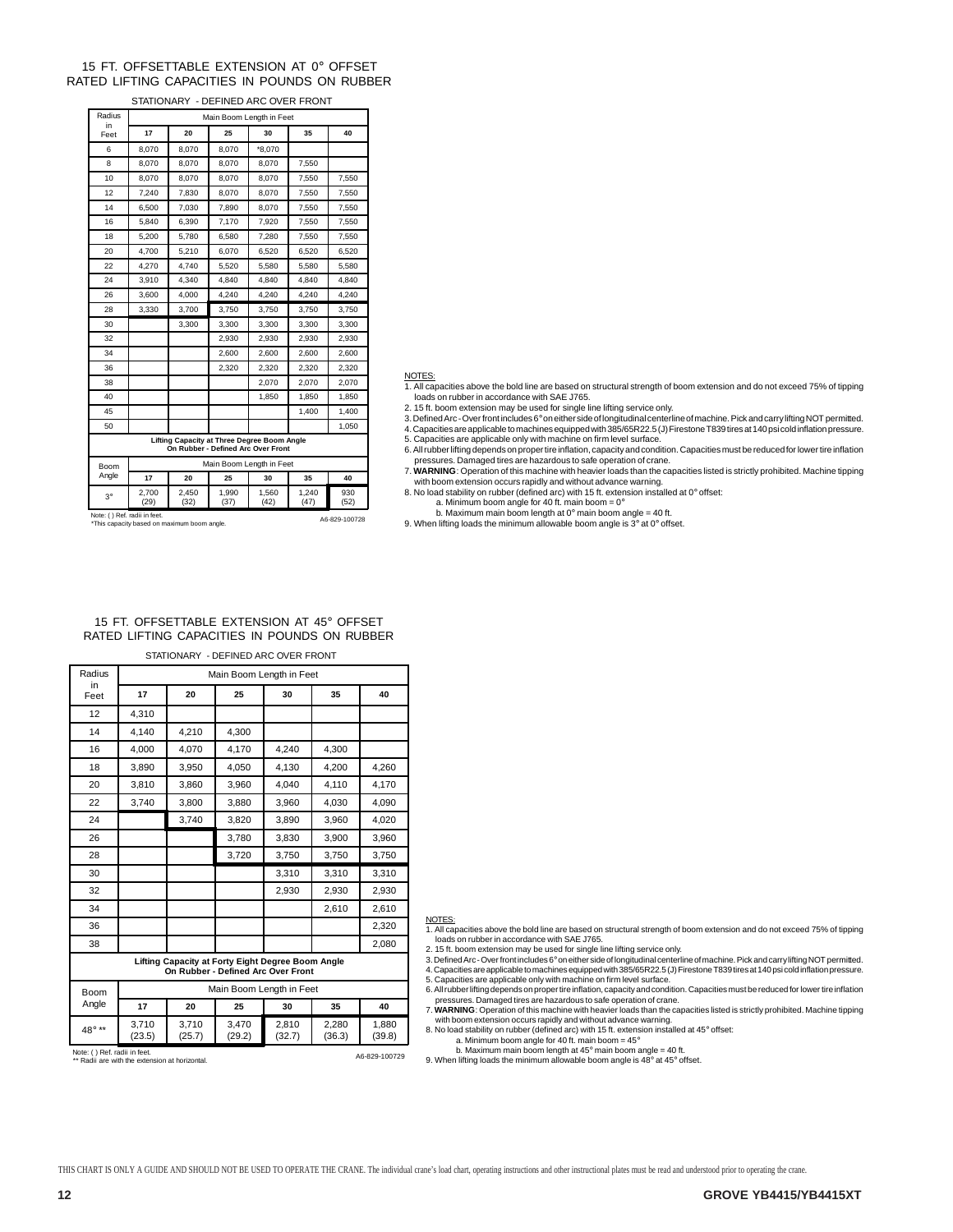

**OPERATING RADIUS IN FEET FROM AXIS OF ROTATION**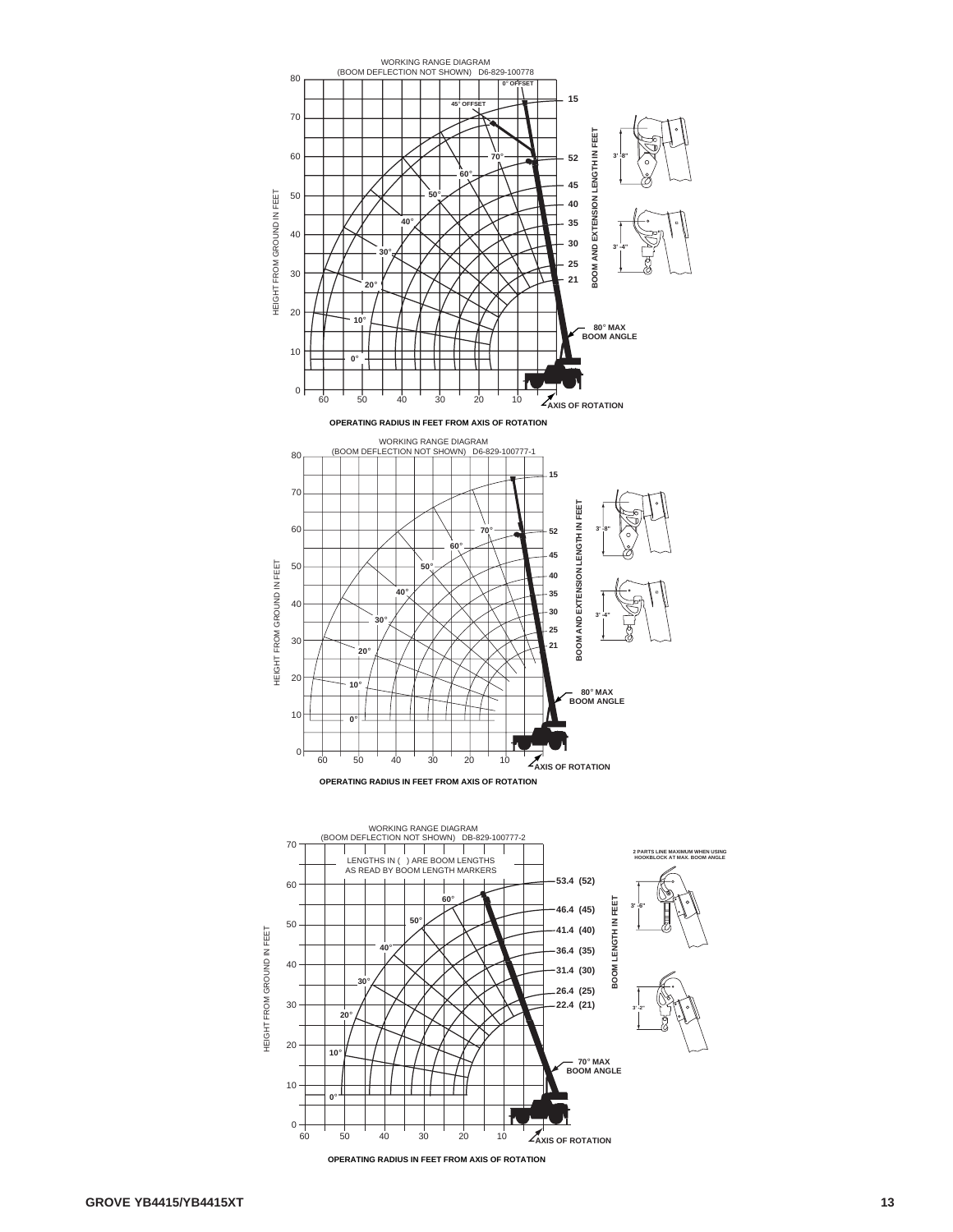## RATED LIFTING CAPACITIES IN POUNDS ON OUTRIGGERS FULLY EXTENDED - 360°

| Radius      |                 |                 |                                                                                 | Main Boom Length in Feet |                 |                 |                 |
|-------------|-----------------|-----------------|---------------------------------------------------------------------------------|--------------------------|-----------------|-----------------|-----------------|
| in<br>Feet  | $*21(22.8)$     | $*25(26.4)$     | $*30(31.4)$                                                                     | $*35(36.4)$              | *40 $(41.4)$    | *45 $(46.4)$    | $*52(53.4)$     |
| 6           | 30,000          | 25,450          | 25,100                                                                          | 24,900                   | **24,200        |                 |                 |
| 8           | 27,600          | 25,450          | 25,100                                                                          | 24,900                   | 24,200          | **21,800        |                 |
| 10          | 22,350          | 22,450          | 22,550                                                                          | 22,600                   | 22,650          | 21,800          | **18,500        |
| 12          | 18,200          | 18,300          | 18,400                                                                          | 18,500                   | 18,500          | 18,550          | 18,300          |
| 14          | 15,150          | 15,250          | 15,300                                                                          | 15,400                   | 15,400          | 15,450          | 15,500          |
| 16          | 12,550          | 12,700          | 12,750                                                                          | 12,800                   | 12,850          | 12,900          | 12,900          |
| 18          |                 | 10,750          | 10,850                                                                          | 10,900                   | 10,950          | 10,950          | 11,000          |
| 20          |                 | 9,270           | 9,400                                                                           | 9,450                    | 9,490           | 9,500           | 9,500           |
| 22          |                 |                 | 8,090                                                                           | 8,090                    | 8,090           | 8,090           | 8,090           |
| 24          |                 |                 | 7,000                                                                           | 7,000                    | 7,000           | 7,000           | 7,000           |
| 26          |                 |                 | 6,130                                                                           | 6,130                    | 6,130           | 6,130           | 6,130           |
| 28          |                 |                 |                                                                                 | 5,410                    | 5,410           | 5,410           | 5,410           |
| 30          |                 |                 |                                                                                 | 4,820                    | 4,820           | 4,820           | 4,820           |
| 32          |                 |                 |                                                                                 |                          | 4,310           | 4,310           | 4,310           |
| 34          |                 |                 |                                                                                 |                          | 3,880           | 3,880           | 3,880           |
| 36          |                 |                 |                                                                                 |                          | 3,510           | 3,510           | 3,510           |
| 38          |                 |                 |                                                                                 |                          |                 | 3,180           | 3,180           |
| 40          |                 |                 |                                                                                 |                          |                 | 2,890           | 2,890           |
| 44          |                 |                 |                                                                                 |                          |                 |                 | 2,410           |
| 48          |                 |                 |                                                                                 |                          |                 |                 | 2,020           |
|             |                 |                 | Minimum boom angle (0°) for indicated length (no load)                          |                          |                 |                 | 0               |
|             |                 |                 | Maximum boom length (ft.) at 0° boom angle (no load)                            |                          |                 |                 | 52              |
|             |                 |                 | Lifting Capacity at Zero Degree Boom Angle<br>On Outriggers Fully Extended 360° |                          |                 |                 |                 |
| <b>Boom</b> |                 |                 |                                                                                 | Main Boom Length in Feet |                 |                 |                 |
| Angle       | $*21(22.8)$     | $*25(26.4)$     | $*30(31.4)$                                                                     | $*35(36.4)$              | *40 $(41.4)$    | $*45(46.4)$     | $*52(53.4)$     |
| $0^{\circ}$ | 7,190<br>(17.7) | 5,970<br>(21.3) | 4,740<br>(26.3)                                                                 | 3,850<br>(31.3)          | 3,170<br>(36.3) | 2,630<br>(41.3) | 1,990<br>(48.3) |

21 FT. - 52 FT. BOOM

Note: ( ) Reference radii in feet. (Applicable to boom nose sheaves in down position only.) A6-829-100745

\*Boom length varies between boom nose sheaves in down position (in bold), or up & out position (in parenthesis).

\*\*Capacity based on maximum boom angle.

- 1. Capacities do not exceed 85% of tipping loads as determined by test in accordance with SAE J765.
- 2. Capacities appearing above the bold line are based on structural strength and tipping should not be relied upon as a capacity limitation.
- 3. With boom nose sheaves down (in lower position), single, 2-part or 4-part line may be used. With boom nose sheaves up and out (low profile position), single or 2-part line may be used, with maximum boom angle limited to 70°.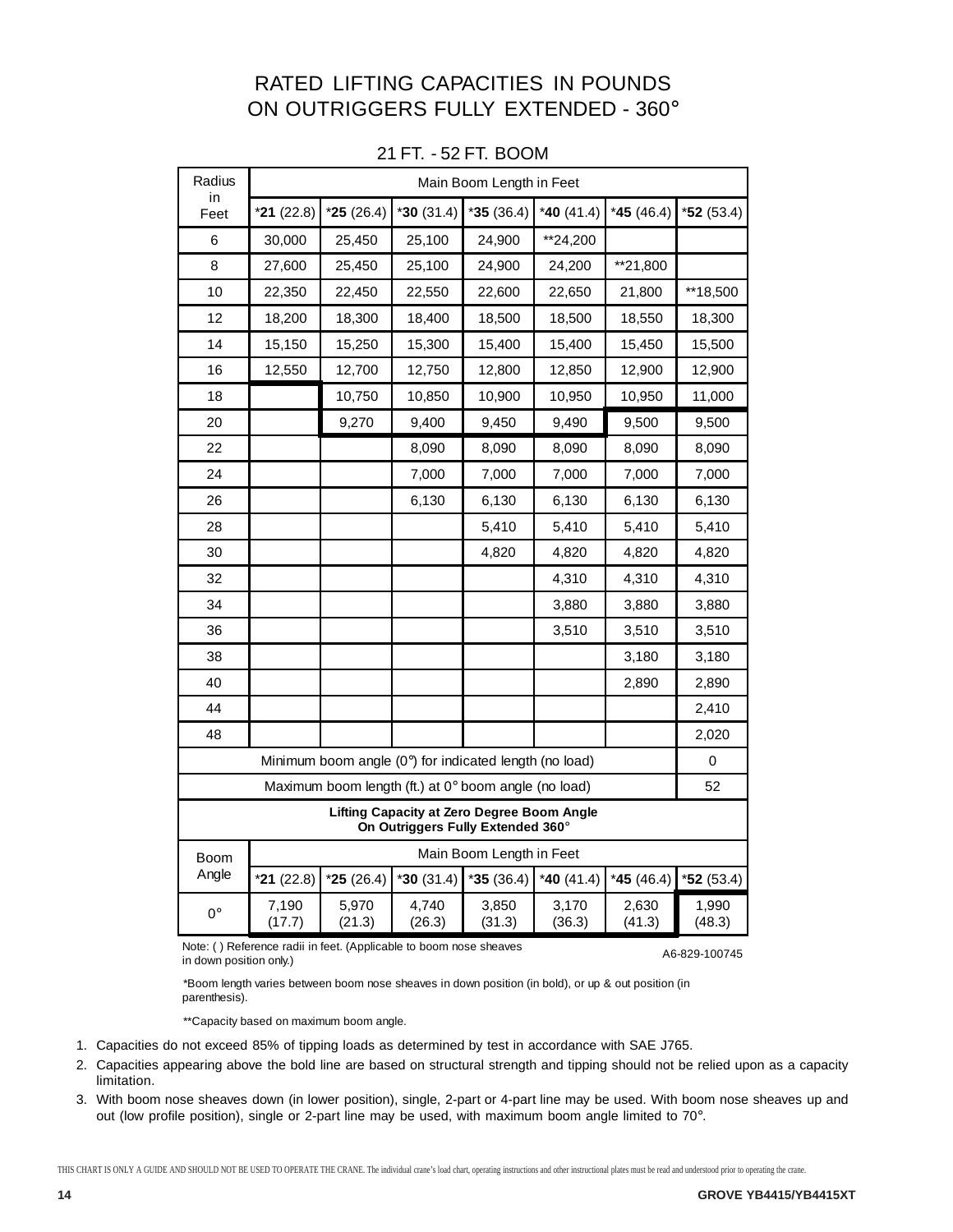#### RATED LIFTING CAPACITIES IN POUNDS ON RUBBER

|                         | STATIONARY - 360°                                                  |                 |                 |                                                              |               |             |                |  |
|-------------------------|--------------------------------------------------------------------|-----------------|-----------------|--------------------------------------------------------------|---------------|-------------|----------------|--|
| Radius                  |                                                                    |                 |                 | Main Boom Length in Feet                                     |               |             |                |  |
| in.<br>Feet             | $*21(22.8)$                                                        | $*25(26.4)$     | $*30(31.4)$     | $*35(36.4)$                                                  | $*$ 40 (41.4) | $*45(46.4)$ | $*52(53.4)$    |  |
| 6                       | 16.400                                                             | 16.400          | 16.400          | 16.400                                                       | **16,400      |             |                |  |
| 8                       | 11.900                                                             | 11,900          | 11.900          | 11.900                                                       | 11.900        | **11,900    |                |  |
| 10                      | 9,190                                                              | 9,190           | 9,190           | 9,190                                                        | 9,190         | 9,190       | **9,150        |  |
| 12                      | 7,350                                                              | 7,350           | 7,350           | 7,350                                                        | 7,350         | 7,350       | 7,270          |  |
| 14                      | 5,540                                                              | 5,690           | 5,690           | 5,690                                                        | 5,690         | 5,740       | 5,740          |  |
| 16                      | 4,360                                                              | 4.360           | 4.360           | 4.360                                                        | 4.360         | 4.360       | 4.360          |  |
| 18                      |                                                                    | 3,750           | 3,750           | 3,750                                                        | 3,750         | 3,750       | 3,750          |  |
| 20                      |                                                                    | 3,000           | 3,000           | 3,000                                                        | 3,000         | 3,000       | 3,000          |  |
| 22                      |                                                                    |                 | 2,590           | 2,590                                                        | 2,590         | 2,590       | 2,590          |  |
| 24                      |                                                                    |                 | 2,030           | 2.030                                                        | 2.030         | 2.030       | 2,030          |  |
| 26                      |                                                                    |                 | 1,790           | 1,790                                                        | 1,790         | 1,790       | 1,790          |  |
| 28                      |                                                                    |                 |                 | 1,500                                                        | 1,500         | 1,500       | 1,500          |  |
| 30                      |                                                                    |                 |                 | 1,290                                                        | 1,290         | 1,290       | 1,290          |  |
| 32                      |                                                                    |                 |                 |                                                              | 1,170         | 1,170       | 1,170          |  |
| 34                      |                                                                    |                 |                 |                                                              | 820           | 820         | 820            |  |
|                         | Minimum boom angle (0°) for indicated length (no load)             |                 |                 |                                                              |               | 24          | 38             |  |
|                         | Maximum boom length (ft.) at 0° boom angle (no load)               |                 |                 |                                                              |               |             | 40             |  |
|                         |                                                                    |                 |                 | Lifting Capacity at Zero Degree Boom Angle<br>On Rubber 360° |               |             |                |  |
| Boom                    |                                                                    |                 |                 | Main Boom Length in Feet                                     |               |             |                |  |
| Angle                   | $*21(22.8)$                                                        | $*25(26.4)$     | $*30(31.4)$     | $*35(36.4)$                                                  | *40 $(41.4)$  |             |                |  |
| 0°                      | 3,700<br>(17.7)                                                    | 2,660<br>(21.3) | 1,600<br>(26.3) | 1,050<br>(31.3)                                              | 640<br>(36.3) |             |                |  |
| in down position only.) | Note: () Reference radii in feet. (Applicable to boom nose sheaves |                 |                 |                                                              |               |             | A6-829-100746A |  |

1. Capacities are in pounds and do not exceed 75% of tipping loads as determined by test in accordance with SAE J765.<br>2. Capacities are applicable to machines equipped with 385/65R22.5 (J) Firestone T839 tires at 140 psi c 3. Defined Arc - Over front includes 6° on either side of longitudinal centerline of machine.

4. Capacities are applicable only with machine on firm level surface.

5. All rubber lifting depends on proper tire inflation, capacity and condition. Capacities must be reduced for lower tire inflation<br>pressures. Damaged tires are hazardous to safe operation of crane. 6. For pick and carry operation, the boom, using the shortest practical boom length, must be centered over front of machine.

\*Boom length varies between boom nose sheaves in down position (in bold), or up & out position (in parenthesis).

\*\*Capacity based on maximum boom angle.

When handling loads in the structural range with capacities close to maximum ratings, travel should be reduced to creep<br>speed\*. 2.5 m.p.h. capacities are permissible on main boom only, NOT on boom extension.<br>\*Creep - not

7. With boom nose sheaves down (in lower position), single, 2-part or 4-part line may be used. With boom nose sheaves up and<br>out (low profile position), single or 2-part line may be used, with maximum boom angle limited to

#### RATED LIFTING CAPACITIES IN POUNDS ON RUBBER

|                                   |  | PICK & CARRY AND STATIONARY - DEFINED ARC OVER FRONT |  |
|-----------------------------------|--|------------------------------------------------------|--|
| and the state of the state of the |  |                                                      |  |

| Radius      |                                                                    |                 |                                                                                        | Main Boom Length in Feet |                 |                 |                 |
|-------------|--------------------------------------------------------------------|-----------------|----------------------------------------------------------------------------------------|--------------------------|-----------------|-----------------|-----------------|
| in<br>Feet  | $*21(22.8)$                                                        | $*25(26.4)$     | $*30(31.4)$                                                                            | $*35(36.4)$              | *40 $(41.4)$    | *45 $(46.4)$    | $*52(53.4)$     |
| 6           | 19.350                                                             | 19.350          | 19.350                                                                                 | 19.350                   | **19,350        |                 |                 |
| 8           | 15,500                                                             | 15,500          | 15,500                                                                                 | 15,500                   | 15,500          | ** 15,500       |                 |
| 10          | 12,800                                                             | 12,800          | 12,800                                                                                 | 12,800                   | 12,800          | 12,800          | **12,800        |
| 12          | 10,800                                                             | 10,800          | 10,800                                                                                 | 10,800                   | 10,800          | 10,800          | 10,800          |
| 14          | 9,310                                                              | 9,310           | 9,310                                                                                  | 9,310                    | 9,310           | 9,310           | 9,310           |
| 16          | 8,100                                                              | 8,100           | 8,100                                                                                  | 8,100                    | 8,100           | 8,100           | 8,100           |
| 18          |                                                                    | 7,070           | 7,070                                                                                  | 7,070                    | 7,070           | 7,070           | 7,070           |
| 20          |                                                                    | 6,150           | 6,150                                                                                  | 6,150                    | 6,150           | 6,150           | 6,150           |
| 22          |                                                                    |                 | 5,230                                                                                  | 5,230                    | 5,230           | 5,230           | 5,230           |
| 24          |                                                                    |                 | 4,500                                                                                  | 4,500                    | 4,500           | 4,500           | 4,500           |
| 26          |                                                                    |                 | 3,910                                                                                  | 3,910                    | 3,910           | 3,910           | 3,910           |
| 28          |                                                                    |                 |                                                                                        | 3,430                    | 3,430           | 3,430           | 3,430           |
| 30          |                                                                    |                 |                                                                                        | 3,020                    | 3,020           | 3.020           | 3.020           |
| 32          |                                                                    |                 |                                                                                        |                          | 2,680           | 2,680           | 2,680           |
| 34          |                                                                    |                 |                                                                                        |                          | 2.380           | 2,380           | 2.380           |
| 36          |                                                                    |                 |                                                                                        |                          | 2,120           | 2,120           | 2,120           |
| 38          |                                                                    |                 |                                                                                        |                          |                 | 1,890           | 1,890           |
| 40          |                                                                    |                 |                                                                                        |                          |                 | 1,690           | 1,690           |
| 44          |                                                                    |                 |                                                                                        |                          |                 |                 | 1,350           |
| 48          |                                                                    |                 |                                                                                        |                          |                 |                 | 1,070           |
|             |                                                                    |                 | Minimum boom angle (0°) for indicated length (no load)                                 |                          |                 |                 | 0               |
|             |                                                                    |                 | Maximum boom length (ft.) at 0° boom angle (no load)                                   |                          |                 |                 | 52              |
|             |                                                                    |                 | Lifting Capacity at Zero Degree Boom Angle<br>On Rubber - Defined Arc and Pick & Carry |                          |                 |                 |                 |
| Boom        |                                                                    |                 |                                                                                        | Main Boom Length in Feet |                 |                 |                 |
| Angle       | $*21(22.8)$                                                        | $*25(26.4)$     | $*30(31.4)$                                                                            | $*35(36.4)$              | *40 $(41.4)$    | *45 $(46.4)$    | $*52(53.4)$     |
| $0^{\circ}$ | 7,190<br>(17.7)                                                    | 5,550<br>(21.3) | 3,850<br>(26.3)                                                                        | 2,800<br>(31.3)          | 2,090<br>(36.3) | 1,580<br>(41.3) | 1,060<br>(48.3) |
|             | Note: () Reference radii in feet. (Applicable to boom nose sheaves |                 |                                                                                        |                          |                 |                 |                 |

Note: () Reference radii in feet. (Applicable to boom nose sheaves<br>in down position only.) A6-829-100747

\*Boom length varies between boom nose sheaves in down position (in bold), or up & out position (in parenthesis).

\*\*Capacity based on maximum boom angle.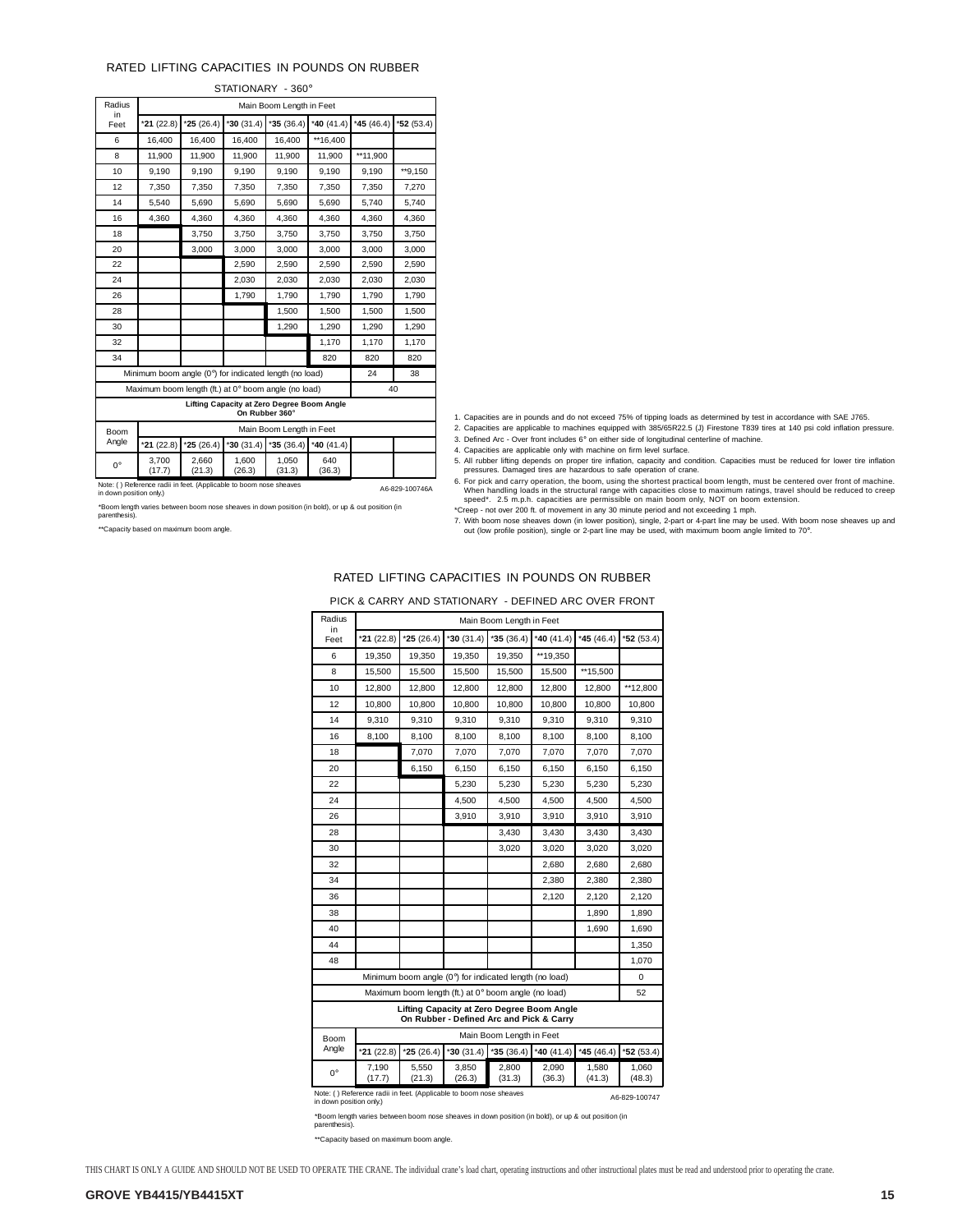## 15 FT. EXTENSION RATED LIFTING CAPACITIES IN POUNDS

### ON OUTRIGGERS FULLY EXTENDED - 360°

| Radius     |                                                                                           |               |               | Main Boom Length in Feet                              |               |               |               |  |
|------------|-------------------------------------------------------------------------------------------|---------------|---------------|-------------------------------------------------------|---------------|---------------|---------------|--|
| in<br>Feet | 21                                                                                        | 25            | 30            | 35                                                    | 40            | 45            | 52            |  |
| 6          | 9,080                                                                                     | 9,080         | 9,080         | 9,080                                                 |               |               |               |  |
| 8          | 9,080                                                                                     | 9,080         | 9,080         | 9,080                                                 |               |               |               |  |
| 10         | 9,080                                                                                     | 9,080         | 9,080         | 9,080                                                 | 9,080         | 9,080         |               |  |
| 12         | 8,370                                                                                     | 9,080         | 9,080         | 9,080                                                 | 9,080         | 9,080         | 9,080         |  |
| 14         | 7,510                                                                                     | 8,150         | 8,780         | 9,080                                                 | 9,080         | 9,080         | 9,080         |  |
| 16         | 6,810                                                                                     | 7,400         | 8,060         | 8,410                                                 | 8,630         | 8,980         | 9,080         |  |
| 18         | 6,220                                                                                     | 6,770         | 7,440         | 7,810                                                 | 8,050         | 8,430         | 8,480         |  |
| 20         | 5,630                                                                                     | 6,240         | 6,920         | 7,500                                                 | 7,770         | 7,940         | 8,030         |  |
| 22         | 5,110                                                                                     | 5,690         | 6,430         | 7,030                                                 | 7,320         | 7,510         | 7,630         |  |
| 24         | 4,680                                                                                     | 5,210         | 5,820         | 6,180                                                 | 6,460         | 7,120         | 7,270         |  |
| 26         | 4,310                                                                                     | 4,800         | 5,490         | 5,840                                                 | 6,320         | 6,760         | 6,760         |  |
| 28         | 4,000                                                                                     | 4,450         | 5,090         | 5,730                                                 | 5,980         | 5,980         | 5,980         |  |
| 30         | 3,720                                                                                     | 4,140         | 4,740         | 5,330                                                 | 5,330         | 5,330         | 5,330         |  |
| 32         | 3,470                                                                                     | 3,870         | 4,430         | 4,780                                                 | 4,780         | 4,780         | 4,780         |  |
| 34         |                                                                                           | 3,630         | 4,160         | 4,310                                                 | 4,310         | 4,310         | 4,310         |  |
| 36         |                                                                                           | 3,410         | 3,900         | 3,900                                                 | 3,900         | 3,900         | 3,900         |  |
| 38         |                                                                                           |               | 3,540         | 3,540                                                 | 3,540         | 3,540         | 3,540         |  |
| 40         |                                                                                           |               | 3,230         | 3,230                                                 | 3,230         | 3,230         | 3,230         |  |
| 45         |                                                                                           |               |               | 2,590                                                 | 2,590         | 2,590         | 2,590         |  |
| 50         |                                                                                           |               |               |                                                       | 2,090         | 2,090         | 2,090         |  |
| 55         |                                                                                           |               |               |                                                       |               | 1,690         | 1,690         |  |
| 60         |                                                                                           |               |               |                                                       |               |               | 1,370         |  |
|            |                                                                                           |               |               | Minimum boom angle (°) for indicated length (no load) |               |               | 0             |  |
|            |                                                                                           |               |               | Maximum boom length (ft.) at 0° boom angle (no load)  |               |               | 52            |  |
|            | <b>Lifting Capacity at Three Degree Boom Angle</b><br>On Outriggers Fully Extended - 360° |               |               |                                                       |               |               |               |  |
| Boom       | Main Boom Length in Feet                                                                  |               |               |                                                       |               |               |               |  |
| Angle      | 21                                                                                        | 25            | 30            | 35                                                    | 40            | 45            |               |  |
| $3^\circ$  | 3,210<br>(33.4)                                                                           | 3,210<br>(37) | 2,950<br>(42) | 2,370<br>(47)                                         | 1,920<br>(52) | 1,550<br>(57) | 1,150<br>(64) |  |

Note: ( ) Ref. radii in feet. A6-829-100754

NOTES:

- 1. All capacities above the bold line are based on structural strength of boom extension and do not exceed 85% of tipping loads on outriggers in accordance with SAE J765.
- 2. 15 ft. boom extension may be used for single line lifting service only.
- 3. **WARNING:** Operation of this machine with heavier loads than the capacities listed is strictly prohibited. Machine tipping with boom extension occurs rapidly and without advance warning.
- 4. Capacities listed are with fully extended outriggers only.
- 5. When lifting loads the minimum allowable boom angle is 3°.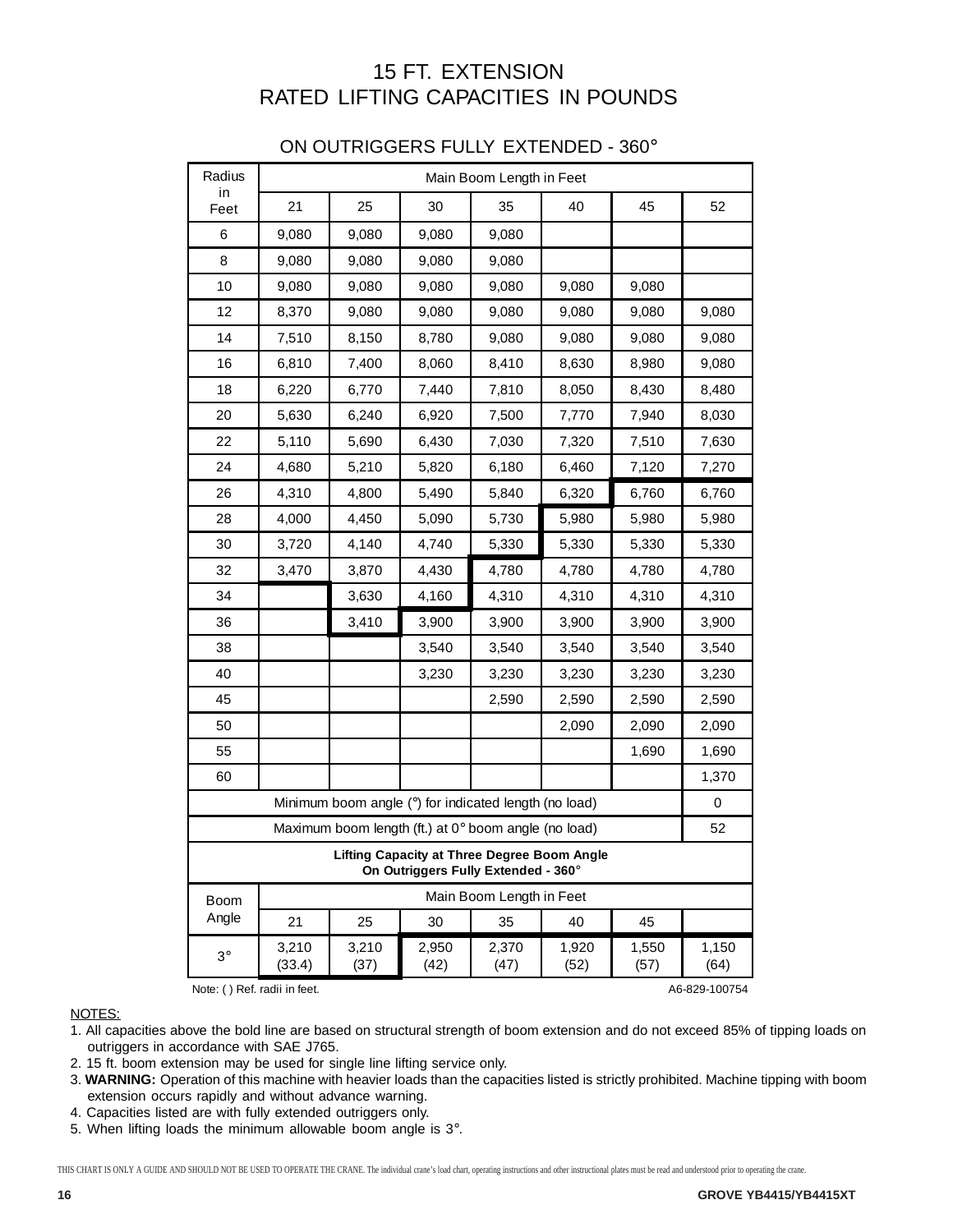### 15 FT. EXTENSION RATED LIFTING CAPACITIES IN POUNDS ON RUBBER

STATIONARY 360°

| Radius      |                                             |               |                                                                            | Main Boom Length in Feet |       |       |       |
|-------------|---------------------------------------------|---------------|----------------------------------------------------------------------------|--------------------------|-------|-------|-------|
| in.<br>Feet | 21                                          | 25            | 30                                                                         | 35                       | 40    | 45    | 52    |
| 6           | 9.080                                       | 9.080         | **9.080                                                                    |                          |       |       |       |
| 8           | 9,080                                       | 9,080         | 9,080                                                                      | **9,080                  |       |       |       |
| 10          | 9.080                                       | 9.080         | 9.080                                                                      | 9.080                    | 9.080 |       |       |
| 12          | 7,970                                       | 7,970         | 7,970                                                                      | 7,910                    | 7,860 | 7,860 |       |
| 14          | 6.600                                       | 6.600         | 6.480                                                                      | 6.480                    | 6.330 | 6.330 | 6.220 |
| 16          | 5,480                                       | 5,380         | 5,330                                                                      | 5,280                    | 5,280 | 5,230 | 5,180 |
| 18          | 4,670                                       | 4.550         | 4,520                                                                      | 4,520                    | 4.520 | 4.340 | 4.340 |
| 20          | 3,950                                       | 3,830         | 3,700                                                                      | 3,700                    | 3,650 | 3,650 | 3,600 |
| 22          | 3,370                                       | 3.270         | 3,210                                                                      | 3,210                    | 3,110 | 3,110 | 3,110 |
| 24          | 2,880                                       | 2,850         | 2,750                                                                      | 2,700                    | 2,600 | 2,550 | 2,450 |
| 26          | 2,510                                       | 2.410         | 2.360                                                                      | 2,250                    | 2,200 | 2,200 | 2,150 |
| 28          | 2,160                                       | 2,160         | 2,040                                                                      | 1,940                    | 1,890 | 1,890 | 1,790 |
| 30          | 1,890                                       | 1,840         | 1,740                                                                      | 1,690                    | 1,580 | 1,580 | 1,580 |
| 32          | 1,640                                       | 1,580         | 1.430                                                                      | 1,430                    | 1,370 | 1,370 | 1,370 |
| 34          |                                             | 1,370         | 1,300                                                                      | 1,220                    | 1,170 | 1,120 | 1,120 |
| 36          |                                             | 1,230         | 1,120                                                                      | 1,070                    | 970   | 920   | 920   |
|             | Minimum boom angle (°) for indicated length | (no load)     |                                                                            | 31                       | 38    | 44    | 50    |
|             | Maximum boom length (ft.) at 0° boom angle  | (no load)     |                                                                            |                          |       | 30    |       |
|             |                                             |               | Lifting Capacity at Three Degree Boom Angle<br>On Rubber Stationary - 360° |                          |       |       |       |
| Boom        | Main Boom Length in Feet                    |               |                                                                            |                          |       |       |       |
| Angle       | 21                                          | 25            |                                                                            |                          |       |       |       |
| $3^\circ$   | 1.510<br>(33.4)                             | 1,130<br>(37) |                                                                            |                          |       |       |       |

Note: () Ref. radii in feet..<br>\*\*This capacity based on maximum boom angle. <br>A6-829-100755A

NOTES:

1. All capacities above the bold line are based on structural strength of boom extension and do not exceed 75% of tipping loads on rubber in accordance with SAE J765.

2. 15 ft. boom extension may be used for single line lifting service only.

3. Defined Arc - Over front includes 6° on either side of longitudinal centerline of machine. Pick and carry lifting NOT

- permitted. 4. Capacities are applicable to machines equipped with 385/65R22.5 (J) Firestone T839 tires at 140 psi cold inflation pressure. 5. Capacities are applicable only with machine on firm level surface.
- 6. All rubber lifting depends on proper tire inflation, capacity and condition. Capacities must be reduced for lower tire inflation<br>pressures. Damaged tires are hazardous to safe operation of crane.<br>7. WARNING : Operation
- with boom extension occurs rapidly and without advance warning.
- 8. When lifting loads the minimum allowable boom angle is 3°.

#### 15 FT. EXTENSION RATED LIFTING CAPACITIES IN POUNDS ON RUBBER

STATIONARY - DEFINED ARC OVER FRONT

| Radius     |                 | Main Boom Length in Feet |               |                                                                                   |               |             |         |  |  |
|------------|-----------------|--------------------------|---------------|-----------------------------------------------------------------------------------|---------------|-------------|---------|--|--|
| in<br>Feet | 21              | 25                       | 30            | 35                                                                                | 40            | 45          | 52      |  |  |
| 6          | 9,080           | 9,080                    | 9,080         | **9,080                                                                           |               |             |         |  |  |
| 8          | 9.080           | 9,080                    | 9,080         | 9,080                                                                             |               |             |         |  |  |
| 10         | 9,080           | 9,080                    | 9,080         | 9,080                                                                             | 9,080         | **9.080     |         |  |  |
| 12         | 8,370           | 9,080                    | 9,080         | 9,080                                                                             | 9,080         | 9,080       | **9,080 |  |  |
| 14         | 7,510           | 8,150                    | 8,780         | 9,080                                                                             | 9,080         | 9,080       | 9,080   |  |  |
| 16         | 6.810           | 7,400                    | 8.060         | 8,410                                                                             | 8.600         | 8.600       | 8,600   |  |  |
| 18         | 6,220           | 6,770                    | 7,440         | 7,600                                                                             | 7,600         | 7,600       | 7,600   |  |  |
| 20         | 5,630           | 6,240                    | 6,760         | 6,760                                                                             | 6,760         | 6,760       | 6,760   |  |  |
| 22         | 5,110           | 5,690                    | 5,910         | 5,910                                                                             | 5,910         | 5,910       | 5,910   |  |  |
| 24         | 4.680           | 5,110                    | 5,110         | 5,110                                                                             | 5,110         | 5,110       | 5,110   |  |  |
| 26         | 4,310           | 4,450                    | 4,450         | 4,450                                                                             | 4,450         | 4,450       | 4,450   |  |  |
| 28         | 3,920           | 3,920                    | 3,920         | 3,920                                                                             | 3,920         | 3,920       | 3,920   |  |  |
| 30         | 3.470           | 3.470                    | 3,470         | 3,470                                                                             | 3,470         | 3,470       | 3,470   |  |  |
| 32         | 3,080           | 3,080                    | 3,080         | 3,080                                                                             | 3,080         | 3,080       | 3,080   |  |  |
| 34         |                 | 2,750                    | 2,750         | 2,750                                                                             | 2,750         | 2,750       | 2,750   |  |  |
| 36         |                 | 2,460                    | 2,460         | 2,460                                                                             | 2,460         | 2,460       | 2,460   |  |  |
| 38         |                 |                          | 2,210         | 2,210                                                                             | 2,210         | 2,210       | 2,210   |  |  |
| 40         |                 |                          | 1,990         | 1,990                                                                             | 1,990         | 1,990       | 1,990   |  |  |
| 45         |                 |                          |               | 1,530                                                                             | 1,530         | 1,530       | 1,530   |  |  |
| 50         |                 |                          |               |                                                                                   | 1,170         | 1,170       | 1,170   |  |  |
| 55         |                 |                          |               |                                                                                   |               | 880         | 880     |  |  |
|            |                 |                          |               | Minimum boom angle (°) for indicated length (no load)                             |               |             | 0       |  |  |
|            |                 |                          |               | Maximum boom length (ft.) at 0° boom angle (no load)                              |               |             | 52      |  |  |
|            |                 |                          |               | Lifting Capacity at Three Degree Boom Angle<br>On Rubber - Defined Arc Over Front |               |             |         |  |  |
| Boom       |                 | Main Boom Length in Feet |               |                                                                                   |               |             |         |  |  |
| Angle      | 21              | 25                       | 30            | 35                                                                                | 40            | 45          |         |  |  |
| $3^\circ$  | 2,850<br>(33.4) | 2,330<br>(37)            | 1,790<br>(42) | 1,370<br>(47)                                                                     | 1,050<br>(52) | 780<br>(57) |         |  |  |

- NOTES:<br>1. All capacities above the bold line are based on structural strength of boom extension and do not exceed 75% of tipping loads on<br>2. 15 ft. boom extension may be used for single line lifting service only.<br>2. Define
	-
- 
- 6. All rubber lifting depends on proper tire inflation, capacity and condition. Capacities must be reduced for lower tire inflation<br>pressures. Damaged tires are hazardous to safe operation of crane.<br>7. WARNING: Operation o

extension occurs rapidly and without advance warning. 8. When lifting loads the minimum allowable boom angle is 3°.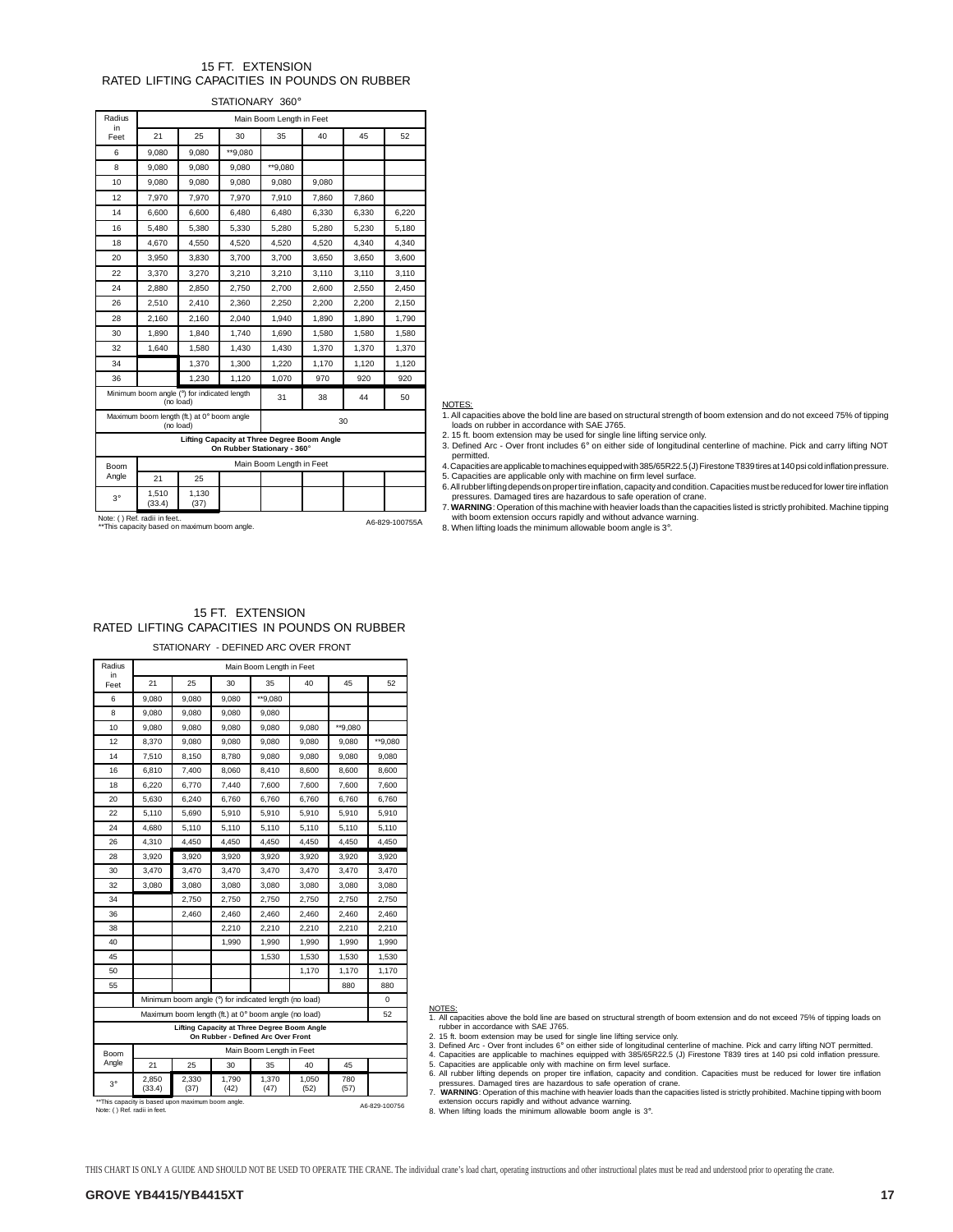#### 15 FT. OFFSETTABLE EXTENSION AT 0° OFFSET RATED LIFTING CAPACITIES IN POUNDS

### ON OUTRIGGERS FULLY EXTENDED - 360°

| Radius     |                 |               |                                                                                    | Main Boom Length in Feet |               |               |               |
|------------|-----------------|---------------|------------------------------------------------------------------------------------|--------------------------|---------------|---------------|---------------|
| in<br>Feet | 21              | 25            | 30                                                                                 | 35                       | 40            | 45            | 52            |
| 6          | 9,080           | 9,080         | *9,080                                                                             |                          |               |               |               |
| 8          | 9,080           | 9,080         | 9,080                                                                              | 9,080                    |               |               |               |
| 10         | 9,080           | 9,080         | 9,080                                                                              | 9,080                    | 9,080         | *9,080        |               |
| 12         | 8,370           | 9,080         | 9,080                                                                              | 9,080                    | 9,080         | 9,080         | *9,080        |
| 14         | 7,510           | 8,150         | 8,780                                                                              | 9,080                    | 9,080         | 9,080         | 9,080         |
| 16         | 6,810           | 7,400         | 8,060                                                                              | 8,410                    | 8,630         | 8,980         | 9,080         |
| 18         | 6,160           | 6,770         | 7,440                                                                              | 7,810                    | 8,050         | 8,430         | 8,480         |
| 20         | 5,550           | 6,180         | 6.920                                                                              | 7,500                    | 7.770         | 7,940         | 8,030         |
| 22         | 5,050           | 5,620         | 6,430                                                                              | 7,030                    | 7,320         | 7,510         | 7,630         |
| 24         | 4,620           | 5,150         | 5,820                                                                              | 6,180                    | 6,460         | 7,120         | 7,270         |
| 26         | 4,260           | 4.740         | 5,420                                                                              | 5,840                    | 6,320         | 6,600         | 6,580         |
| 28         | 3,940           | 4,390         | 5,020                                                                              | 5,650                    | 5,830         | 5,830         | 5,830         |
| 30         | 3,670           | 4,090         | 4,670                                                                              | 5,180                    | 5,180         | 5,180         | 5,180         |
| 32         | 3,420           | 3,820         | 4,370                                                                              | 4,630                    | 4,630         | 4,630         | 4,630         |
| 34         |                 | 3,580         | 4,100                                                                              | 4,160                    | 4,160         | 4,160         | 4,160         |
| 36         |                 | 3,370         | 3,750                                                                              | 3,750                    | 3,750         | 3,750         | 3,750         |
| 38         |                 |               | 3,400                                                                              | 3.400                    | 3,400         | 3,400         | 3,400         |
| 40         |                 |               | 3,080                                                                              | 3.080                    | 3.080         | 3.080         | 3.080         |
| 45         |                 |               |                                                                                    | 2,440                    | 2,440         | 2,440         | 2,440         |
| 50         |                 |               |                                                                                    |                          | 1,940         | 1,940         | 1,940         |
| 55         |                 |               |                                                                                    |                          |               | 1,550         | 1,550         |
| 60         |                 |               |                                                                                    |                          |               |               | 1,220         |
|            |                 |               | Lifting Capacity at Three Degree Boom Angle<br>On Outriggers Fully Extended - 360° |                          |               |               |               |
| Boom       |                 |               |                                                                                    | Main Boom Length in Feet |               |               |               |
| Angle      | 21              | 25            | 30                                                                                 | 35                       | 40            | 45            | 52            |
| $3^\circ$  | 3,210<br>(33.4) | 3,210<br>(37) | 2,800<br>(42)                                                                      | 2,230<br>(47)            | 1,770<br>(52) | 1,410<br>(57) | 1,010<br>(64) |

A6-829-100748A

NOTES: 1. All capacities above the bold line are based on structural strength of boom extension and do not exceed 85% of tipping loads on outriggers in accordance with SAE J765.

2. 15 ft. offsettable boom extension may be used for single line lifting service only.<br>
3. WARNING: Operation of this machine with heavier loads than the capacities listed is strictly prohibited. Machine tipping with boom

This capacity based on maximum boom angle.

Note: ( ) Ref. radii in feet.

|                              |                 |                          |                 | ON OUTRIGGERS FULLY EXTENDED - 360°                                                      |                 |                 |                 |  |  |
|------------------------------|-----------------|--------------------------|-----------------|------------------------------------------------------------------------------------------|-----------------|-----------------|-----------------|--|--|
| Radius<br>in                 |                 | Main Boom Length in Feet |                 |                                                                                          |                 |                 |                 |  |  |
| Feet                         | 21              | 25                       | 30              | 35                                                                                       | 40              | 45              | 52              |  |  |
| 12                           | 4.450           | $*4,500$                 |                 |                                                                                          |                 |                 |                 |  |  |
| 14                           | 4,280           | 4,350                    | $*4.420$        | $*4.480$                                                                                 |                 |                 |                 |  |  |
| 16                           | 4,140           | 4,210                    | 4.290           | 4,360                                                                                    | $*4.420$        | $*4.460$        |                 |  |  |
| 18                           | 4,020           | 4.090                    | 4,180           | 4,250                                                                                    | 4,310           | 4,360           | 4.420           |  |  |
| 20                           | 3.920           | 3.990                    | 4.080           | 4.150                                                                                    | 4.220           | 4.270           | 4.330           |  |  |
| 22                           | 3.850           | 3.910                    | 3.990           | 4.070                                                                                    | 4.130           | 4.190           | 4.260           |  |  |
| 24                           | 3,800           | 3,850                    | 3,920           | 3,990                                                                                    | 4,060           | 4,120           | 4,180           |  |  |
| 26                           | 3,710           | 3,800                    | 3.860           | 3.930                                                                                    | 3.990           | 4.050           | 4.120           |  |  |
| 28                           |                 | 3,730                    | 3,820           | 3,870                                                                                    | 3,930           | 3,990           | 4,060           |  |  |
| 30                           |                 |                          | 3,780           | 3,830                                                                                    | 3,880           | 3,940           | 4,000           |  |  |
| 32                           |                 |                          | 3,710           | 3,800                                                                                    | 3,840           | 3,890           | 3,950           |  |  |
| 34                           |                 |                          |                 | 3,750                                                                                    | 3,810           | 3,850           | 3,910           |  |  |
| 36                           |                 |                          |                 | 2,930                                                                                    | 3.750           | 3.750           | 3.750           |  |  |
| 38                           |                 |                          |                 |                                                                                          | 3,400           | 3,400           | 3,400           |  |  |
| 40                           |                 |                          |                 |                                                                                          |                 | 3.080           | 3.080           |  |  |
| 45                           |                 |                          |                 |                                                                                          |                 |                 | 2,440           |  |  |
|                              |                 |                          |                 | Lifting Capacity at Forty Eight Degree Boom Angle<br>On Outriggers Fully Extended - 360° |                 |                 |                 |  |  |
| Boom                         |                 |                          |                 | Main Boom Length in Feet                                                                 |                 |                 |                 |  |  |
| Angle                        | 21              | 25                       | 30              | 35                                                                                       | 40              | 45              | 52              |  |  |
| 48° **                       | 3.710<br>(26.7) | 3,710<br>(29.2)          | 3,630<br>(32.7) | 2.810<br>(36.3)                                                                          | 2,180<br>(39.8) | 1.680<br>(43.3) | 1.130<br>(48.3) |  |  |
| Note: () Ref. radii in feet. |                 |                          |                 |                                                                                          |                 |                 | A6-829-100749A  |  |  |

#### 15 FT. OFFSETTABLE EXTENSION AT 45° OFFSET RATED LIFTING CAPACITIES IN POUNDS

NOTES:<br>1. All capacities above the bold line are based on structural strength of boom extension and do not exceed 85% of tipping loads on 1. All capacities above the bold line are based on structural strength of boom extension and do not exceed 85% of tipping loads on<br>2. 15 ft. offsettable boom extension may be used for single line lifting service only.<br>2.

Note: ( ) Ref. radii in feet. \*This capacity based on maximum boom angle. \*\*Radii are with extension at horizontal.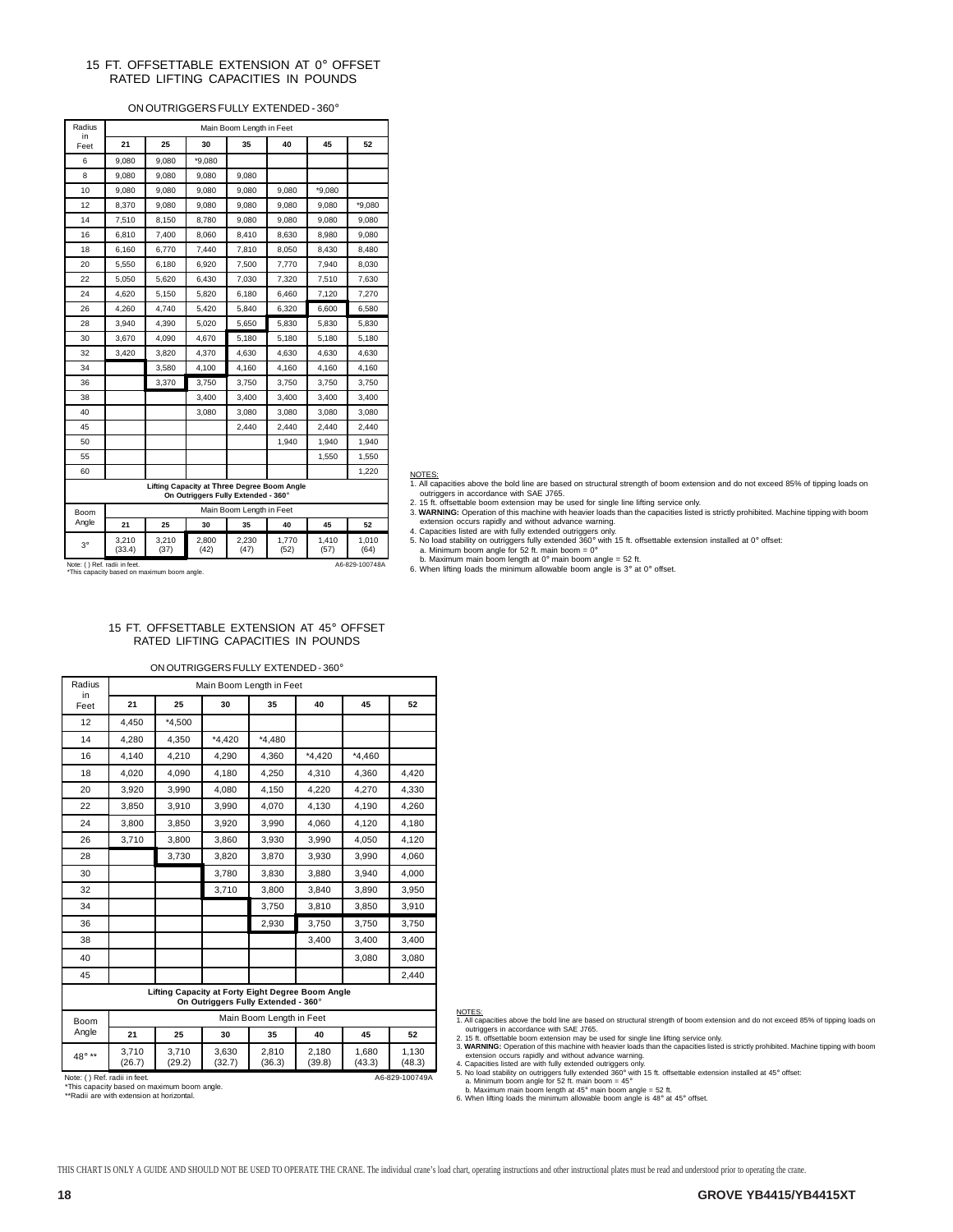#### 15 FT. OFFSETTABLE EXTENSION AT 0° OFFSET RATED LIFTING CAPACITIES IN POUNDS ON RUBBER STATIONARY 360°

| Radius                       | Main Boom Length in Feet                    |               |        |                                                                 |       |       |                |  |
|------------------------------|---------------------------------------------|---------------|--------|-----------------------------------------------------------------|-------|-------|----------------|--|
| in<br>Feet                   | 21                                          | 25            | 30     | 35                                                              | 40    | 45    | 52             |  |
| 6                            | 9,080                                       | 9,080         | *9.080 |                                                                 |       |       |                |  |
| 8                            | 9.080                                       | 9,080         | 9.080  | *9.080                                                          |       |       |                |  |
| 10                           | 9.080                                       | 9.080         | 9.080  | 9.080                                                           | 9.080 |       |                |  |
| 12                           | 7.970                                       | 7,970         | 7,910  | 7,910                                                           | 7,860 | 7,860 |                |  |
| 14                           | 6.360                                       | 6.360         | 6,360  | 6.360                                                           | 6,220 | 6,220 | *6,220         |  |
| 16                           | 5.280                                       | 5.280         | 5.180  | 5.180                                                           | 5.180 | 5.180 | 5.180          |  |
| 18                           | 4,350                                       | 4,350         | 4,350  | 4,350                                                           | 4,150 | 4,100 | 4.000          |  |
| 20                           | 3.770                                       | 3,720         | 3,620  | 3,500                                                           | 3.450 | 3.450 | 3,330          |  |
| 22                           | 3.230                                       | 3.130         | 3.020  | 2.910                                                           | 2.910 | 2.830 | 2.780          |  |
| 24                           | 2,730                                       | 2,680         | 2,570  | 2,520                                                           | 2,470 | 2,370 | 2,370          |  |
| 26                           | 2.420                                       | 2,310         | 2,210  | 2.160                                                           | 2,110 | 2.010 | 2,010          |  |
| 28                           | 2,060                                       | 2,010         | 1,960  | 1.840                                                           | 1,730 | 1.730 | 1,730          |  |
| 30                           | 1,820                                       | 1,690         | 1,590  | 1,540                                                           | 1,490 | 1,490 | 1,490          |  |
| 32                           | 1,580                                       | 1.470         | 1.350  | 1.300                                                           | 1.240 | 1.240 | 1,240          |  |
| 34                           |                                             | 1,250         | 1,190  | 1,120                                                           | 1,120 | 1,010 | 1,010          |  |
| 36                           |                                             | 1,100         | 1,040  | 920                                                             | 920   | 810   | 810            |  |
|                              |                                             |               |        | Lifting Capacity at Three Degree Boom Angle<br>On Rubber - 360° |       |       |                |  |
| <b>Boom</b>                  |                                             |               |        | Main Boom Length in Feet                                        |       |       |                |  |
| Angle                        | 21                                          | 25            |        |                                                                 |       |       |                |  |
| $3^\circ$                    | 1.430<br>(33.4)                             | 1.090<br>(37) |        |                                                                 |       |       |                |  |
| Note: () Ref. radii in feet. | *This capacity based on maximum boom angle. |               |        |                                                                 |       |       | A6-829-100750A |  |

#### NOTES:

1. All capacities above the bold line are based on structural strength of boom extension and do not exceed 75% of tipping loads on rubber in accordance with SAE J765.

2. 15 ft. offsettable boom extension may be used for single line lifting service only. 3. Defined Arc - Over front includes 6° on either side of longitudinal centerline of machine. Pick and carry lifting NOT

permitted. 4. Capacities are applicable to machines equipped with 385/65R22.5 (J) Firestone T839 tires at 140 psi cold inflation pressure.

5. Capacities are applicable only with machine on firm level surface.<br>Dresures Departion of the propertive inflation, capacity and condition. Capacities must be reduced for lower tire inflation (5.<br>Pressures. Damaged tires

with boom extension occurs rapidly and without advance warning. 8. No load stability on rubber 360° with 15 ft. offsettable extension installed at 0° offset:

a. Minimum boom angle for 52 ft. main boom =  $50^\circ$ ; for 45 ft. main boom =  $43^\circ$ ; for 40 ft. main boom =  $37^\circ$ ; for 35 ft. main boom =  $10^\circ$ boom =  $29^\circ$ 

b. Maximum main boom length at  $0^\circ$  main boom angle = 30 ft.

9. When lifting loads the minimum allowable boom angle is  $3^\circ$  at  $0^\circ$  offset.

| This capacity based on maximum boom andle. |  |  |  |
|--------------------------------------------|--|--|--|
|                                            |  |  |  |

#### 15 FT. OFFSETTABLE EXTENSION AT 45° OFFSET RATED LIFTING CAPACITIES IN POUNDS ON RUBBER

STATIONARY 360°

| Radius     |          |          | Main Boom Length in Feet |                          |                                                   |          |          |
|------------|----------|----------|--------------------------|--------------------------|---------------------------------------------------|----------|----------|
| in<br>Feet | 21       | 25       | 30                       | 35                       | 40                                                | 45       | 52       |
| 12         | $*4.450$ | $*4.500$ |                          |                          |                                                   |          |          |
| 14         | 4,280    | 4,350    | $*4.420$                 | $*4,480$                 |                                                   |          |          |
| 16         | 4,140    | 4,210    | 4.290                    | 4,360                    | $*4.420$                                          |          |          |
| 18         | 4,020    | 4,090    | 4,180                    | 4,250                    | 4,310                                             | $*4,360$ |          |
| 20         | 3,860    | 3,860    | 3,860                    | 3,860                    | 3,860                                             | 3,860    | $*3,860$ |
| 22         | 3,290    | 3,290    | 3,290                    | 3,290                    | 3,290                                             | 3,290    | 3,290    |
| 24         | 2,820    | 2,820    | 2,820                    | 2,820                    | 2,820                                             | 2,820    | 2,820    |
| 26         | 2,430    | 2,430    | 2,430                    | 2,430                    | 2.430                                             | 2.430    | 2,430    |
| 28         |          | 2,100    | 2,100                    | 2,100                    | 2.100                                             | 2,100    | 2,100    |
| 30         |          |          | 1,820                    | 1,820                    | 1,820                                             | 1,820    | 1,820    |
| 32         |          |          | 1,580                    | 1,580                    | 1,580                                             | 1,580    | 1,580    |
| 34         |          |          |                          | 1,360                    | 1,360                                             | 1.360    | 1,360    |
| 36         |          |          |                          | 1,110                    | 1,110                                             | 1,110    | 1,110    |
| 38         |          |          |                          |                          | 1,000                                             | 930      | 930      |
|            |          |          |                          | On Rubber - 360°         | Lifting Capacity at Forty Eight Degree Boom Angle |          |          |
| Boom       |          |          |                          | Main Boom Length in Feet |                                                   |          |          |
| Angle      | 21       | 25       | 30                       | 35                       | 40                                                |          |          |

|                      | On Rubber - 360°         |                 |                 |                 |               |  |  |  |
|----------------------|--------------------------|-----------------|-----------------|-----------------|---------------|--|--|--|
| <b>Boom</b><br>Angle | Main Boom Length in Feet |                 |                 |                 |               |  |  |  |
|                      | 21                       | 25              | 30              | 35              | 40            |  |  |  |
| $48^\circ$ **        | 2.310<br>(26.7)          | 1.930<br>(29.2) | 1.500<br>(32.7) | 1.060<br>(36.3) | 770<br>(39.8) |  |  |  |

Note: ( ) Ref. radii in feet. \*This capacity based on maximum boom angle. \*\* Radii are with the extension at horizontal.

#### NOTES:

1. All capacities above the bold line are based on structural strength of boom extension and do not exceed 75% of tipping

loads on rubber in accordance with SAE J765.<br>2. 15 ft. offsettable boom extension may be used for single line lifting service only.<br>3. Defined Arc - Over front includes 6° on either side of longitudinal centerline of mac

permitted.<br>4. Capacities are applicable to machines equipped with 385/65R22.5 (J) Firestone T839 tires at 140 psi cold inflation pressure.<br>5. Capacities are applicable only with machine on firm level surface.<br>6. All rubber

7. **WARNING**: Operation of this machine with heavier loads than the capacities listed is strictly prohibited. Machine tipping

with boom extension occurs rapidly and without advance warning.<br>8. No load stability on rubber 360° with 15 ft. offsettable extension installed at 45° offset:<br>a. Minimum boom angle for 52 ft. main boom = 56°

b. Maximum main boom length at 45° main boom angle = 45 ft. 9. When lifting loads the minimum allowable boom angle is 48° at 45° offset.

THIS CHART IS ONLY A GUIDE AND SHOULD NOT BE USED TO OPERATE THE CRANE. The individual crane's load chart, operating instructions and other instructional plates must be read and understood prior to operating the crane.

A6-829-100751A

#### **GROVE YB4415/YB4415XT 19**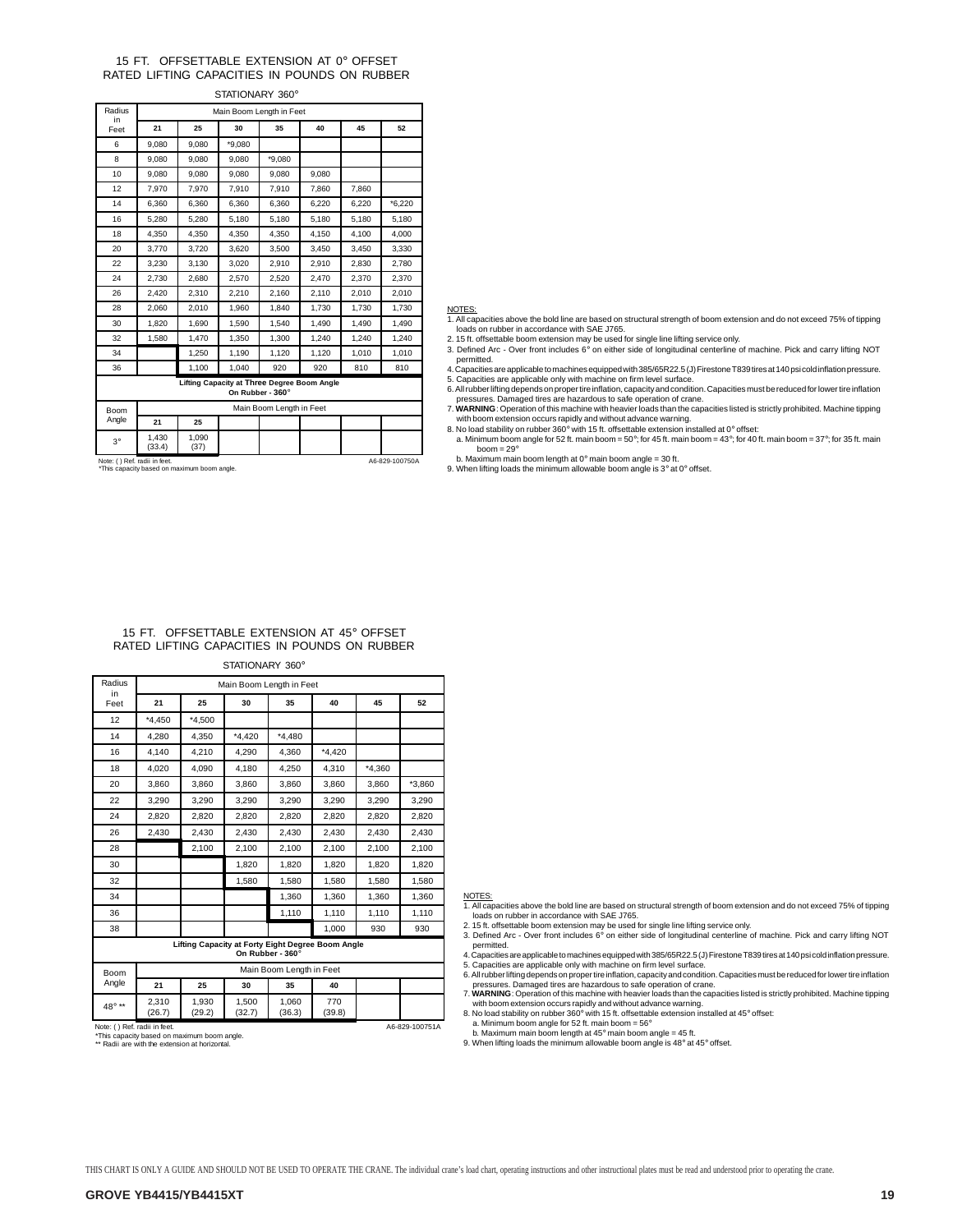#### 15 FT. OFFSETTABLE EXTENSION AT 0° OFFSET RATED LIFTING CAPACITIES IN POUNDS ON RUBBER

|                                                                                   |                                                                                                |               | STATIONARY - DEFINED ARC OVER FRONT |                          |             |             |          |
|-----------------------------------------------------------------------------------|------------------------------------------------------------------------------------------------|---------------|-------------------------------------|--------------------------|-------------|-------------|----------|
| Radius                                                                            | Main Boom Length in Feet                                                                       |               |                                     |                          |             |             |          |
| in.<br>Feet                                                                       | 21                                                                                             | 25            | 30                                  | 35                       | 40          | 45          | 52       |
| 6                                                                                 | 9,080                                                                                          | 9,080         | $*9.080$                            |                          |             |             |          |
| 8                                                                                 | 9,080                                                                                          | 9,080         | 9.080                               | 9.080                    |             |             |          |
| 10                                                                                | 9,080                                                                                          | 9,080         | 9,080                               | 9,080                    | 9,080       |             |          |
| 12                                                                                | 8,370                                                                                          | 9,080         | 9,080                               | 9,080                    | 9,080       | 9,080       | $*9,080$ |
| 14                                                                                | 7,510                                                                                          | 8,150         | 8,780                               | 9,080                    | 9,080       | 9,080       | 9,080    |
| 16                                                                                | 6,810                                                                                          | 7,400         | 8,060                               | 8,170                    | 8,170       | 8,170       | 8,170    |
| 18                                                                                | 6,160                                                                                          | 6,770         | 7,330                               | 7,330                    | 7,330       | 7,330       | 7,330    |
| 20                                                                                | 5.550                                                                                          | 6.180         | 6.590                               | 6.590                    | 6.590       | 6.590       | 6.590    |
| 22                                                                                | 5,050                                                                                          | 5,620         | 5,720                               | 5,720                    | 5,720       | 5,720       | 5,720    |
| 24                                                                                | 4,620                                                                                          | 4.920         | 4,920                               | 4.920                    | 4.920       | 4,920       | 4,920    |
| 26                                                                                | 4,260                                                                                          | 4,280         | 4,280                               | 4,280                    | 4,280       | 4,280       | 4,280    |
| 28                                                                                | 3,750                                                                                          | 3,750         | 3.750                               | 3.750                    | 3.750       | 3.750       | 3,750    |
| 30                                                                                | 3,310                                                                                          | 3.310         | 3.310                               | 3.310                    | 3,310       | 3,310       | 3,310    |
| 32                                                                                | 2.930                                                                                          | 2.930         | 2.930                               | 2.930                    | 2.930       | 2.930       | 2.930    |
| 34                                                                                |                                                                                                | 2,600         | 2,600                               | 2,600                    | 2,600       | 2,600       | 2,600    |
| 36                                                                                |                                                                                                | 2,320         | 2,320                               | 2,320                    | 2,320       | 2,320       | 2,320    |
| 38                                                                                |                                                                                                |               | 2,070                               | 2,070                    | 2,070       | 2,070       | 2,070    |
| 40                                                                                |                                                                                                |               | 1,850                               | 1.850                    | 1.850       | 1,850       | 1,850    |
| 45                                                                                |                                                                                                |               |                                     | 1.400                    | 1.400       | 1.400       | 1.400    |
| 50                                                                                |                                                                                                |               |                                     |                          | 1.040       | 1,040       | 1.040    |
| Lifting Capacity at Three Degree Boom Angle<br>On Rubber - Defined Arc Over Front |                                                                                                |               |                                     |                          |             |             |          |
| Boom                                                                              |                                                                                                |               |                                     | Main Boom Length in Feet |             |             |          |
| Angle                                                                             | 21                                                                                             | 25            | 30                                  | 35                       | 40          | 45          |          |
| $3^\circ$                                                                         | 2,700<br>(33.4)                                                                                | 2,190<br>(37) | 1,650<br>(42)                       | 1,240<br>(47)            | 920<br>(52) | 620<br>(57) |          |
|                                                                                   | Note: ( ) Ref. radii in feet.<br>A6-829-100752A<br>*This capacity based on maximum boom angle. |               |                                     |                          |             |             |          |

#### NOTES:

1. All capacities above the bold line are based on structural strength of boom extension and do not exceed 75% of tipping loads on rubber in accordance with SAE J765.

2. 15 ft. offsettable boom extension may be used for single line lifting service only. 3. Defined Arc - Over front includes 6° on either side of longitudinal centerline of machine. Pick and carry lifting NOT permitted.

4. Capacities are applicable to machines equipped with 385/65R22.5 (J) Firestone T839 tires at 140 psi cold inflation pressure. 5. Capacities are applicable only with machine on firm level surface.

6. All rubber lifting depends on proper tire inflation, capacity and condition. Capacities must be reduced for lower tire inflation pressures. Damaged tires are hazardous to safe operation of crane.

7. **WARNING**: Operation of this machine with heavier loads than the capacities listed is strictly prohibited. Machine tipping

with boom extension occurs rapidly and without advance warning. 8. No load stability on rubber (defined arc) with 15 ft. offsettable extension installed at 0° offset:

a. Minimum boom angle for 52 ft. main boom = 21° b. Maximum main boom length at 0° main boom angle = 45 ft.

9. When lifting loads the minimum allowable boom angle is 3° at 0° offset.

#### 15 FT. OFFSETTABLE EXTENSION AT 45° OFFSET RATED LIFTING CAPACITIES IN POUNDS ON RUBBER

STATIONARY - DEFINED ARC OVER FRONT

| Radius<br>in. | Main Boom Length in Feet                                                                |                 |                 |                          |                 |                 |                 |  |  |
|---------------|-----------------------------------------------------------------------------------------|-----------------|-----------------|--------------------------|-----------------|-----------------|-----------------|--|--|
| Feet          | 21                                                                                      | 25              | 30              | 35                       | 40              | 45              | 52              |  |  |
| 12            | 4,450                                                                                   | $*4,500$        |                 |                          |                 |                 |                 |  |  |
| 14            | 4,280                                                                                   | 4,350           | $*4,420$        | $*4,480$                 |                 |                 |                 |  |  |
| 16            | 4,140                                                                                   | 4,210           | 4,290           | 4,360                    | $*4.420$        |                 |                 |  |  |
| 18            | 4,020                                                                                   | 4,090           | 4,180           | 4,250                    | 4,310           | 4,360           |                 |  |  |
| 20            | 3,920                                                                                   | 3,990           | 4,080           | 4,150                    | 4,220           | 4,270           | 4,330           |  |  |
| 22            | 3,850                                                                                   | 3,910           | 3,990           | 4,070                    | 4,130           | 4,190           | 4,260           |  |  |
| 24            | 3,800                                                                                   | 3,850           | 3,920           | 3,990                    | 4,060           | 4,120           | 4,180           |  |  |
| 26            | 3,710                                                                                   | 3,800           | 3,860           | 3,930                    | 3,990           | 4,050           | 4,120           |  |  |
| 28            |                                                                                         | 3,730           | 3,750           | 3,750                    | 3,750           | 3,750           | 3,750           |  |  |
| 30            |                                                                                         |                 | 3,310           | 3,310                    | 3,310           | 3,310           | 3,310           |  |  |
| 32            |                                                                                         |                 | 2,930           | 2,930                    | 2,930           | 2,930           | 2,930           |  |  |
| 34            |                                                                                         |                 |                 | 2,600                    | 2,600           | 2,600           | 2,600           |  |  |
| 36            |                                                                                         |                 |                 | 2,320                    | 2,320           | 2,320           | 2,320           |  |  |
| 38            |                                                                                         |                 |                 |                          | 2,070           | 2,070           | 2,070           |  |  |
| 40            |                                                                                         |                 |                 |                          |                 | 1,850           | 1,850           |  |  |
| 45            |                                                                                         |                 |                 |                          |                 |                 | 1.400           |  |  |
|               | Lifting Capacity at Forty Eight Degree Boom Angle<br>On Rubber - Defined Arc Over Front |                 |                 |                          |                 |                 |                 |  |  |
| Boom          |                                                                                         |                 |                 | Main Boom Length in Feet |                 |                 |                 |  |  |
| Angle         | 21                                                                                      | 25              | 30              | 35                       | 40              | 45              | 52              |  |  |
| 48° **        | 3,710<br>(26.7)                                                                         | 3,480<br>(29.2) | 2,810<br>(32.7) | 2,280<br>(36.3)          | 1,870<br>(39.8) | 1,540<br>(43.3) | 1,130<br>(48.3) |  |  |

#### NOTES:

1. All capacities above the bold line are based on structural strength of boom extension and do not exceed 75% of tipping loads on rubber in accordance with SAE J765.

2. 15 ft. offsettable boom extension may be used for single line lifting service only. 3. Defined Arc - Over front includes 6° on either side of longitudinal centerline of machine. Pick and carry lifting NOT permitted. 4. Capacities are applicable to machines equipped with 385/65R22.5 (J) Firestone T839 tires at 140 psi cold inflation pressure. 5. Capacities are applicable only with machine on firm level surface.

6. All rubber lifting depends on proper tire inflation, capacity and condition. Capacities must be reduced for lower tire inflation<br>pressures. Damaged tires are hazardous to safe operation of crane.

7. **WARNING**: Operation of this machine with heavier loads than the capacities listed is strictly prohibited. Machine tipping with boom extension occurs rapidly and without advance warning.

8. No load stability on rubber (defined arc) with 15 ft. offsettable extension installed at 45° offset:

a. Minimum boom angle for 52 ft. main boom = 45°

b. Maximum main boom length at 45° main boom angle = 52 ft.

9. When lifting loads the minimum allowable boom angle is 48° at 45° offset.

Note: ( ) Ref. radii in feet. \* This capacity based on maximum boom angle. \*\* Radii are with the extension at horizontal.

THIS CHART IS ONLY A GUIDE AND SHOULD NOT BE USED TO OPERATE THE CRANE. The individual crane's load chart, operating instructions and other instructional plates must be read and understood prior to operating the crane.

A6-829-100753A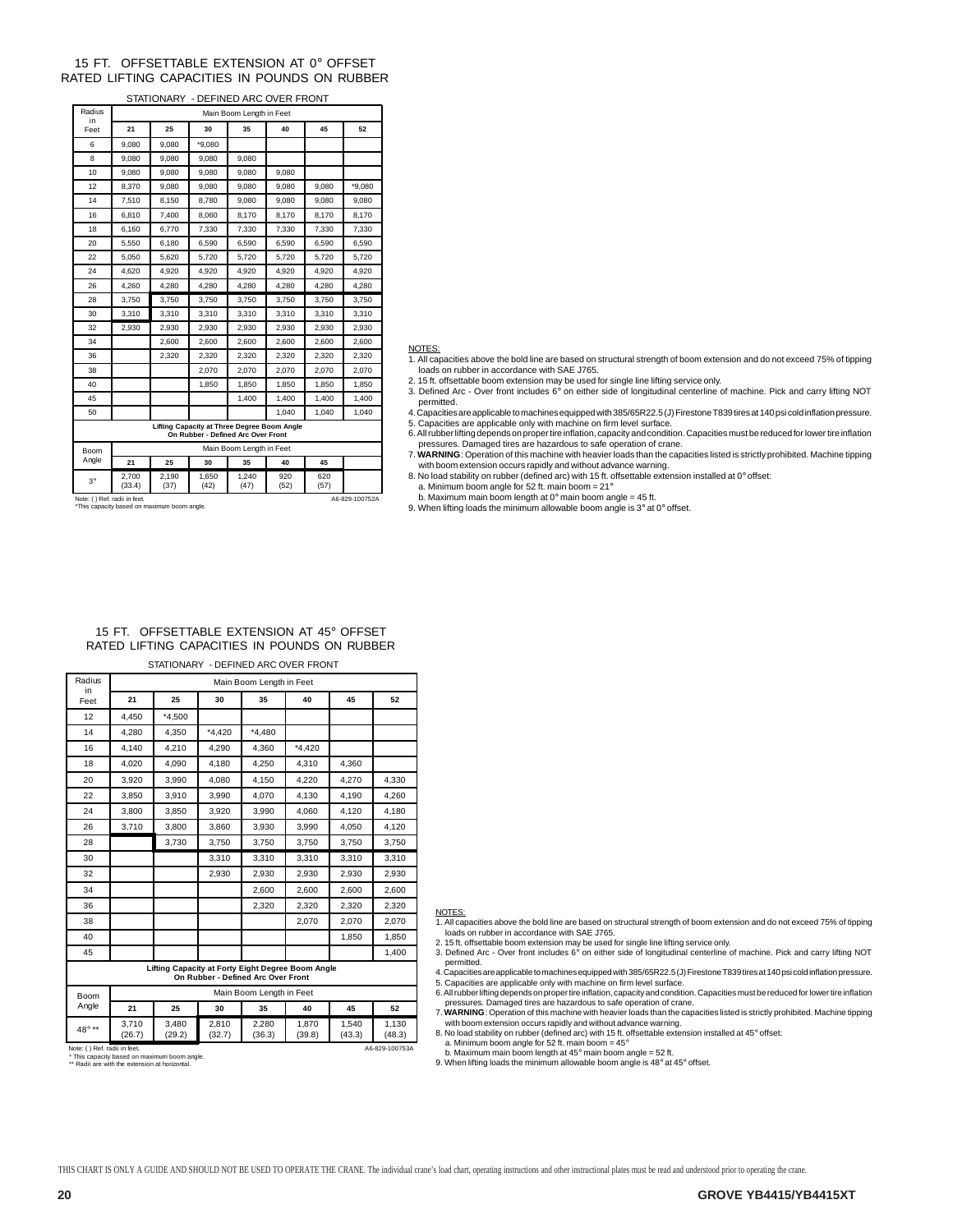### LOAD DISTRIBUTION CHART FOR CARRY DECK



Maximum Allowable Uniformly Distributed Load

| AREA 1                             |                       |
|------------------------------------|-----------------------|
| 43.2 sq. ft. / 4.01 m <sup>2</sup> | 13,195 lb. / 5,985 kg |
| AREA 2                             |                       |
| 23.1 sq. ft. / 2.15 m <sup>2</sup> | 6,805 lb. / 3,087 kg  |
| <b>TOTAL</b>                       |                       |
| 66.3 sq. ft. / 6.16 m <sup>2</sup> | 20,000 lb. / 9,072 kg |
|                                    |                       |

- 1. Maximum travel speed with any or all loads 2.5 MPH (4.0 km/h)
- 2. Loads to be transported on smooth level firm surfaces only.
- 3. Boom must be retracted and in center forward position.
- 4. Any combination or total of areas 1 & 2 may be used.
- 5. Lifting is not permitted when carry deck is loaded except for loading and unloading carry deck.
- 6. Rated pick and carry loads may be transported on deck area 1 provided the load is cribbed directly on the frame rails.

| <b>HOISTS</b>       | CABLE SPECS.                                                                                    | <b>PERMISSIBLE</b><br><b>LINE PULLS</b> | <b>NOMINAL</b><br><b>CABLE LENGTH</b>    |
|---------------------|-------------------------------------------------------------------------------------------------|-----------------------------------------|------------------------------------------|
| Main<br>Model PD12C | 5/8 in. (16 mm) 18x19 Class<br><b>Rotation Resistant</b><br>Min. Breaking Strength 45,400 lbs.  | 9,080 lbs.                              | 250 ft. (40' boom)<br>310 ft. (52' boom) |
| Main<br>Model PD12C | 5/8 in. (16 mm) 6x37 Class<br>EIPS, IWRC Special Flexible<br>Min. Breaking Strength 41,200 lbs. | 9,080 lbs.                              | 250 ft. (40' boom)<br>310 ft. (52' boom) |

### LINE PULLS AND REEVING INFORMATION

### WEIGHT REDUCTIONS FOR LOAD HANDLING DEVICES

|                         | <b>40 FT. MAIN BOOM</b>     |  |  |  |
|-------------------------|-----------------------------|--|--|--|
|                         | 15' FIXED (NON-OFFSETTABLE) |  |  |  |
| Erected                 | 870 lb.                     |  |  |  |
| Stowed                  | 85 lb.                      |  |  |  |
|                         | <b>15' OFFSETTABLE</b>      |  |  |  |
| Erected                 | 1420 lb.                    |  |  |  |
| Stowed                  | 260 lb.                     |  |  |  |
| <b>52 FT. MAIN BOOM</b> |                             |  |  |  |
|                         | 15' FIXED (NON-OFFSETTABLE) |  |  |  |
| Erected                 | 870 lb.                     |  |  |  |
| Stowed                  | 160 lb.                     |  |  |  |
| <b>15' OFFSETTABLE</b>  |                             |  |  |  |
| Erected                 | 1420 lb.                    |  |  |  |
| Stowed                  | 350 lb.                     |  |  |  |

| HOOKBLOCKS and HEADACHE BALLS:              |           |  |  |  |
|---------------------------------------------|-----------|--|--|--|
| 16.5 ton (15 MT) 2 Sheave (w/o quick reeve) | 240 lb.   |  |  |  |
| 16.5 ton (15 MT), 2 Sheave (w/quick reeve)  | 241 lb.   |  |  |  |
| 11 ton (10 MT), 1 Sheave (w/quick reeve)    | $204$ lb. |  |  |  |
| 5 ton Overhaul Ball (w/ quick reeve)        | 148 lb.   |  |  |  |

+Refer to rating plate for actual weight.

When lifting over swingaway and/or jib combinations, deduct total weight of all load handling devices reeved over main boom nose directly from swingaway or jib capacity.

NOTE: All load handling devices and boom attachments are considered part of the load and suitable allowances MUST BE MADE for their combined weights. Weights are for Grove furnished equipment.